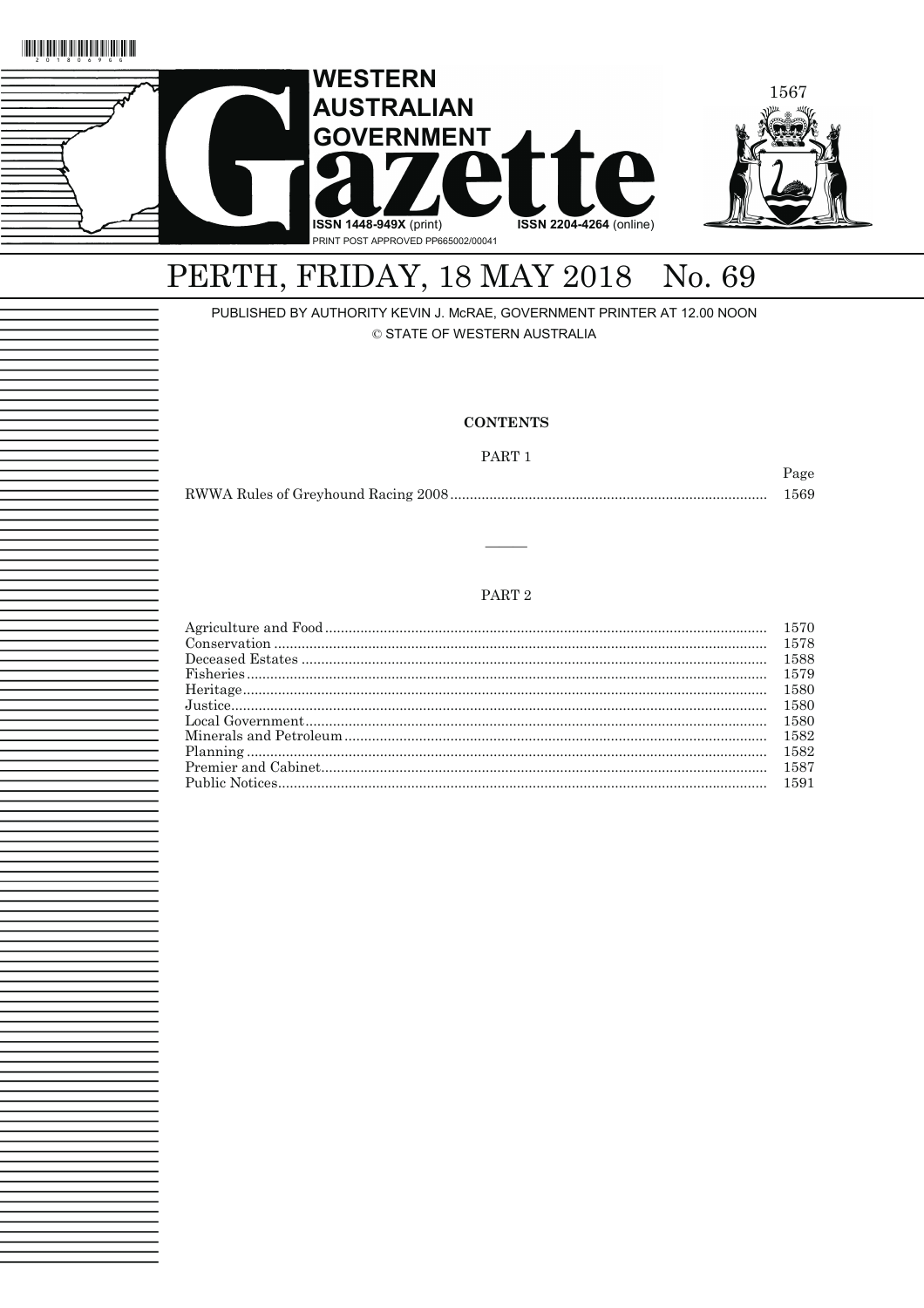# **IMPORTANT COPYRIGHT NOTICE**

© State of Western Australia

This work is copyright. Apart from any use as permitted under the *Copyright Act 1968*, no part may be reproduced by any process without written permission from the Attorney General for Western Australia. Inquiries in the first instance should be directed to the Government Printer, State Law Publisher, 10 William St, Perth 6000.

# **PUBLISHING DETAILS**

The Western Australian *Government Gazette* is published by State Law Publisher for the State of Western Australia on Tuesday and Friday of each week unless disrupted by Public Holidays or unforeseen circumstances.

Special *Government Gazettes* containing notices of an urgent or particular nature are published periodically.

The following guidelines should be followed to ensure publication in the *Government Gazette*—

- Material submitted to the Executive Council prior to gazettal will require a copy of the signed Executive Council Minute Paper.
- Copy must be lodged with the Publication Officer, State Law Publisher no later than 12 noon on Wednesday (Friday edition) or 12 noon on Friday (Tuesday edition)—

Email address: Postal address:

slp@dpc.wa.gov.au State Law Publisher Lower Ground Floor, 10 William St. Perth, 6000 Telephone: 6552 6000

- Inquiries regarding publication of notices can be directed to the Publications Officer on (08) 6552 6012.
- Lengthy or complicated notices should be forwarded early to allow for preparation. Failure to observe this request could result in the notice being held over.

If it is necessary through isolation or urgency to email or fax copy, confirmation is not required by post. *If original copy is forwarded later and published, the cost will be borne by the advertiser.* 

# **ADVERTISING RATES AND PAYMENTS**

EFFECTIVE FROM 1 JULY 2017 (Prices include GST).

Deceased Estate notices (per estate)—\$31.60

Articles in Public Notices Section—\$73.55 minimum charge (except items of an exceptionally large nature. In these instances arrangements will be made for pricing the notice at time of lodging).

All other Notices—

Per Column Centimetre—\$14.65

Bulk Notices—\$268.50 per page

Electronic copies of gazette notices sent to clients for lodgement with the Delegated Legislation Committee—\$48.35

Clients who **have** an account will only be invoiced for charges over \$100.

For charges under \$100, clients will need to supply credit card details at time of lodging notice (i.e. a notice under 7cm would not be invoiced).

Clients without an account will need to supply credit card details at the time of lodging the notice.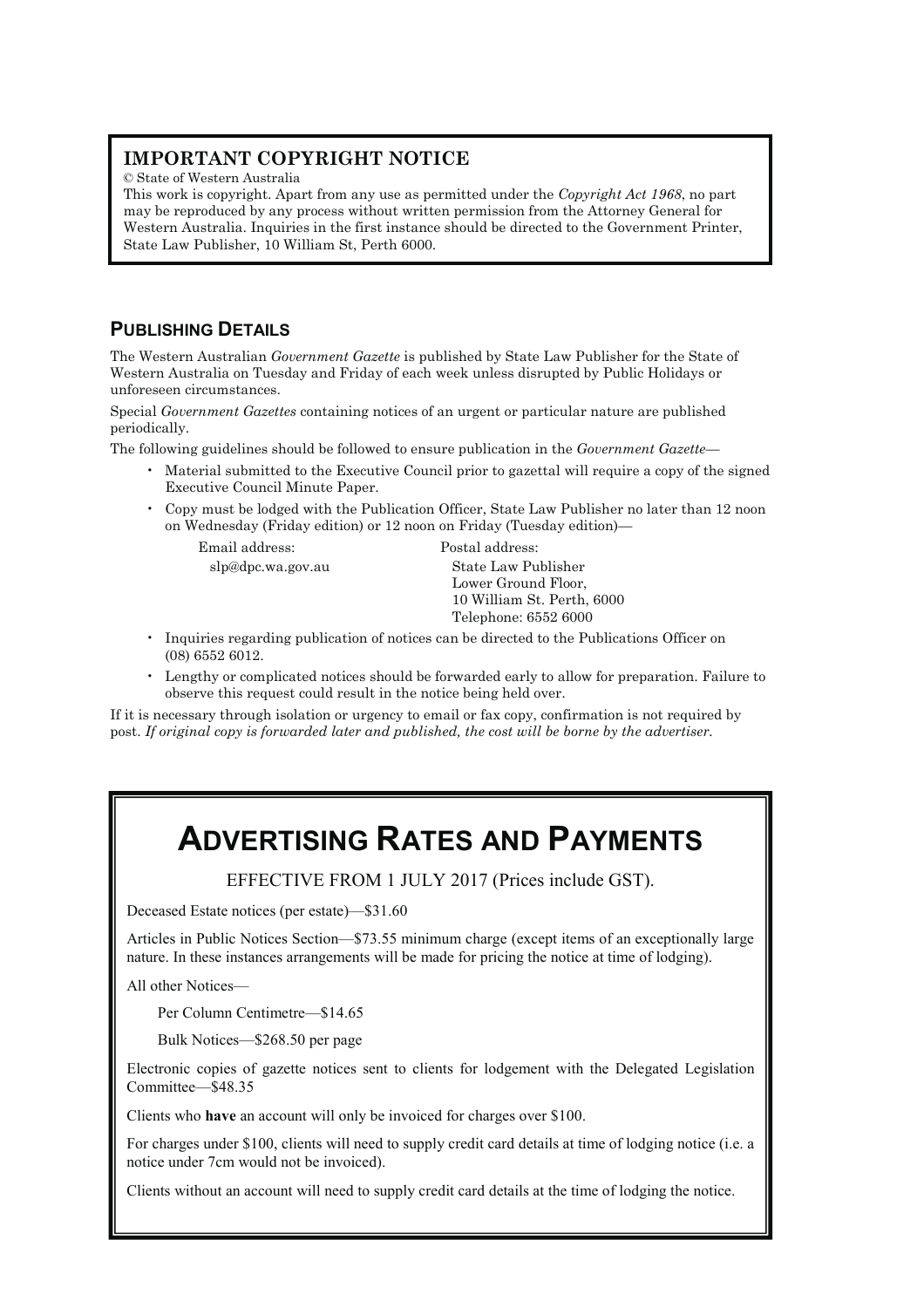# **— PART 1 —**

# **RACING, GAMING AND LIQUOR**

**RA301** 

#### **RACING AND WAGERING WESTERN AUSTRALIA ACT 2003**  RWWA RULES OF GREYHOUND RACING 2008

In accordance with Section 45 (1) (c) of the *Racing and Wagering Western Australia Act 2003*, notice is hereby given that the Board of Racing and Wagering WA on 11 May 2018 resolved to amend the RWWA Rules of Greyhound Racing 2008 as follows—

#### **Amendments to National Rules effective 1 June 2018**

Delete and replace the definition of "prohibited substance" in AR1 Amend section 1. of the definition of "Exempted substance" in AR1 Add AR21A Amend AR79A(2) (viii) and (xiii) Add AR79A(2) (xxi), (xxii), (xxiii) and (xxiv) Amend AR 83(4) Amend AR83A Amend AR84A(2)

#### **Amendment to Local Rules effective 1 June 2018**

Delete Local Rule 21A(3)

A copy of the above rules may be obtained during office hours from the RWWA offices at 14 Hasler Road, Osborne Park WA 6017 or Racing and Wagering Western Australia website, www.rwwa.com.au.

———————————

RICHARD BURT, Chief Executive Officer.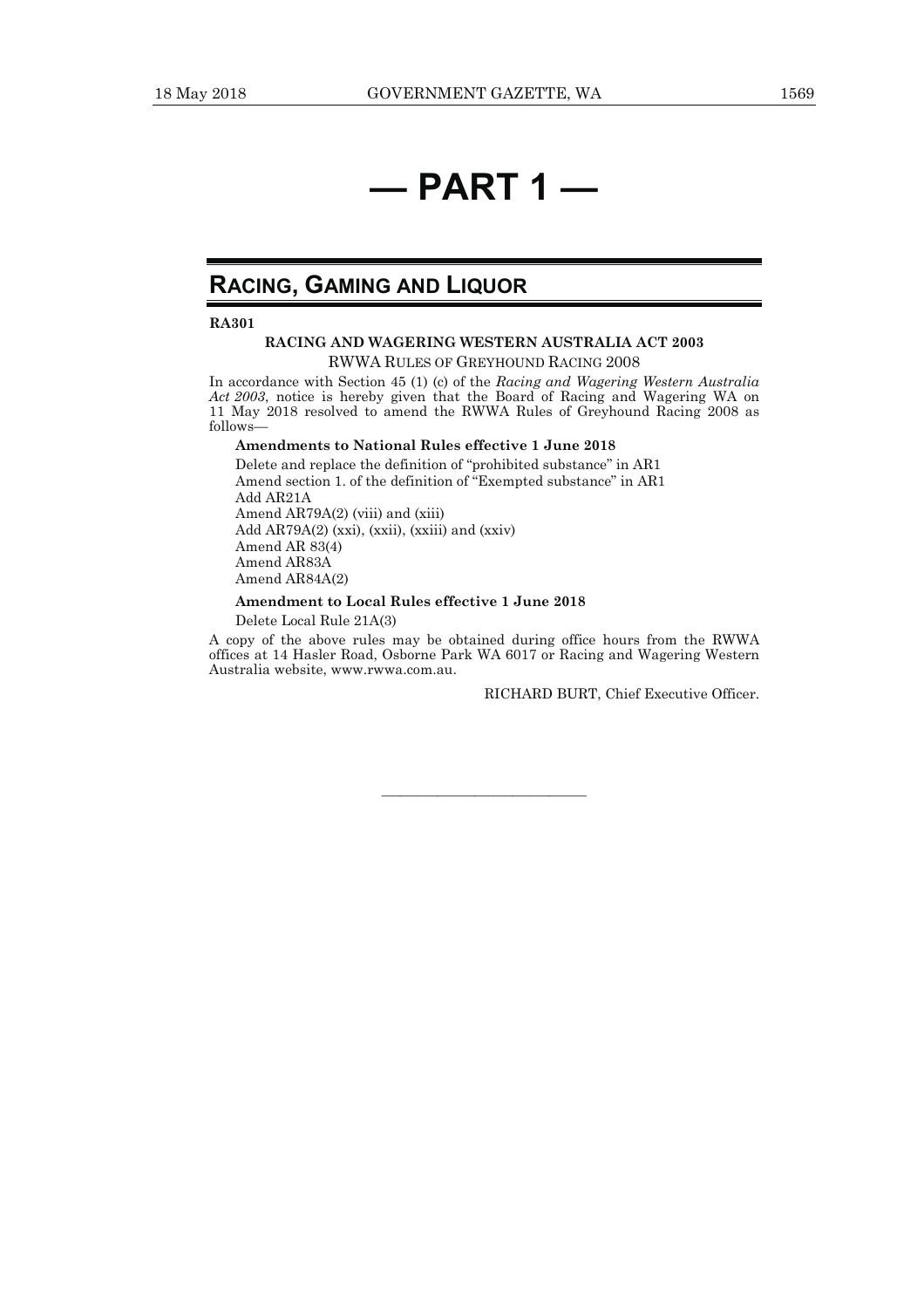# **— PART 2 —**

# **AGRICULTURE AND FOOD**

**AG401** 

#### **SOIL AND LAND CONSERVATION ACT 1945**

SOIL AND LAND CONSERVATION (BOYUP BROOK LAND CONSERVATION DISTRICT) AMENDMENT ORDER 2018

Made by the Governor in Executive Council under section 23 of the *Soil and Land Conservation Act 1945* on the recommendation of the Minister for Agriculture and Food.

#### **1. Citation**

This order may be cited as the *Soil and Land Conservation (Boyup Brook Land Conservation District) Amendment Order 2018.* 

#### **2. Principal Order**

In this order the *Soil and Land Conservation (Boyup Brook Land Conservation District) Order 1984*\* is referred to as the principal order.

*(\*Published in the Gazette of 3 August 1984 at pp. 2332-2333 and amended in the Gazettes of 26 October 1990 at pp. 5359-5361, 15 August 1995 at p. 3522 and an Amendment Order approved by Executive Council on 25 February 1997 {refer to Department of Agriculture and Food reference: 881725V02P03}).* 

#### **3. Clause 5 and 6 deleted**

Clauses 5 and 6 of the principal order are deleted.

By Command of the Governor,

R. NEILSON, Clerk of the Executive Council.

**AG402** 

#### **SOIL AND LAND CONSERVATION ACT 1945**

———————————

#### SOIL AND LAND CONSERVATION (BROOKTON LAND CONSERVATION DISTRICT) AMENDMENT ORDER 2018

Made by the Governor in Executive Council under section 23 of the *Soil and Land Conservation Act 1945* on the recommendation of the Minister for Agriculture and Food.

#### **1. Citation**

This order may be cited as the *Soil and Land Conservation (Brookton Land Conservation District) Amendment Order 2018*.

#### **2. Principal Order**

In this order the *Soil and Land Conservation (Brookton Land Conservation District) Order 1986*\* is referred to as the principal order.

*(\*Published in the Gazette of 17 March 1989 at pp. 791-792 and amended in the Gazettes of 1 December 1989 at pp. 4440-4441 {refer to Department of Agriculture and Food reference: 881795V03P0P}).* 

#### **3. Clause 5 and 6 deleted**

Clauses 5 and 6 of the principal order are deleted.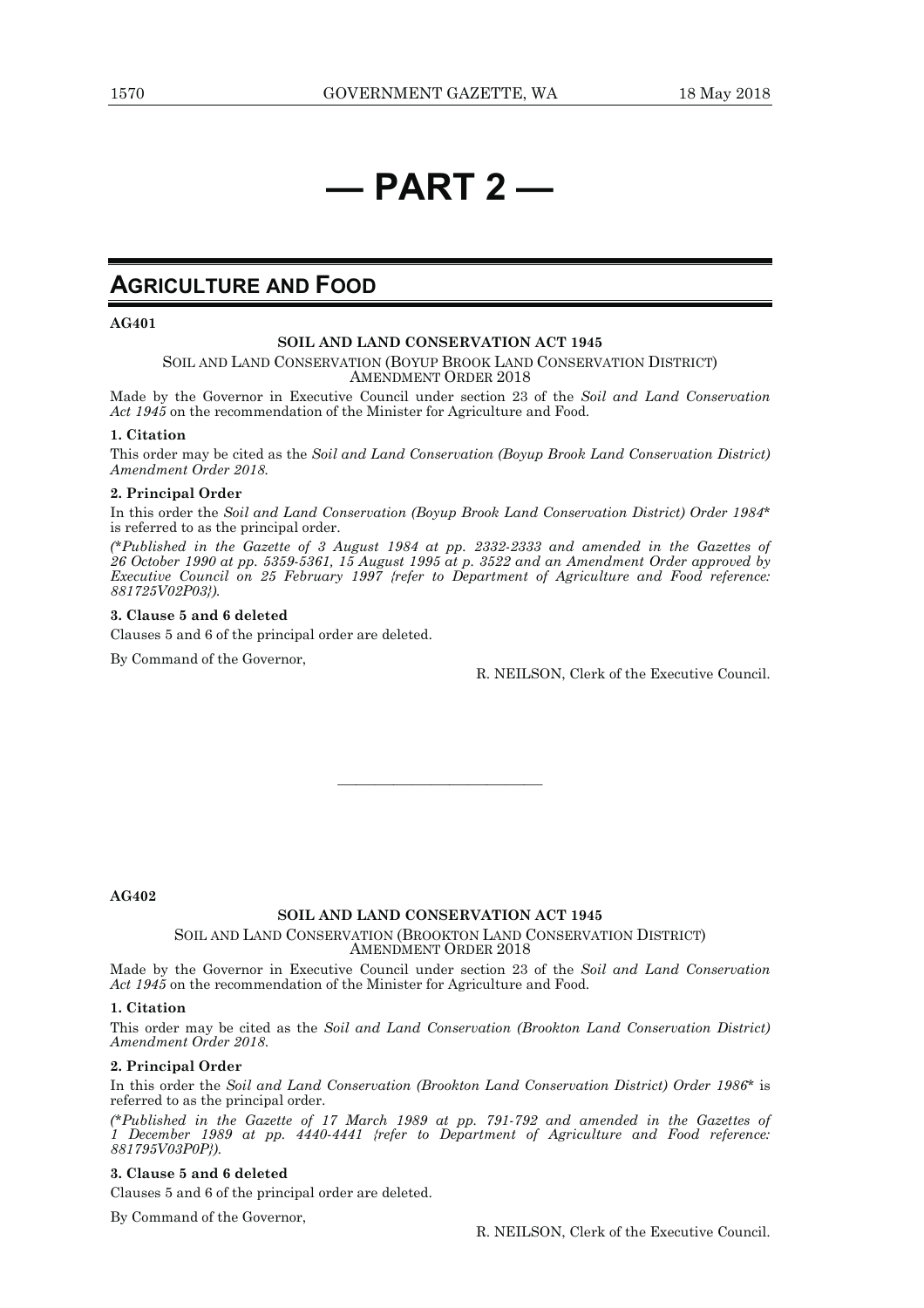#### **SOIL AND LAND CONSERVATION ACT 1945**

SOIL AND LAND CONSERVATION (CALINGIRI-NEW NORCIA LAND CONSERVATION DISTRICT) AMENDMENT ORDER 2018

Made by the Governor in Executive Council under section 23 of the *Soil and Land Conservation Act 1945* on the recommendation of the Minister for Agriculture and Food.

#### **1. Citation**

This order may be cited as the *Soil and Land Conservation (Calingiri-New Norcia Land Conservation District) Amendment Order 2018*.

#### **2. Principal Order**

In this order the *Soil and Land Conservation (Calingiri-New Norcia Land Conservation District) Order 1986*\* is referred to as the principal order.

*(\*Published in the Gazette of 30 December 1994 at pp. 7221-7222 {refer to Department of Agriculture and Food reference: 881853V02P0Q}).* 

#### **3. Clause 5 and 6 deleted**

Clauses 5 and 6 of the principal order are deleted.

By Command of the Governor,

R. NEILSON, Clerk of the Executive Council.

#### **AG404**

#### **SOIL AND LAND CONSERVATION ACT 1945**

———————————

SOIL AND LAND CONSERVATION (COLLIE LAND CONSERVATION DISTRICT) AMENDMENT ORDER 2018

Made by the Governor in Executive Council under section 23 of the *Soil and Land Conservation Act 1945* on the recommendation of the Minister for Agriculture and Food.

#### **1. Citation**

This order may be cited as the *Soil and Land Conservation (Collie Land Conservation District) Amendment Order 2018*.

#### **2. Principal Order**

In this order the *Soil and Land Conservation (Collie Land Conservation District) Order 1990*\* is referred to as the principal order.

*(\*Published in the Gazette of 21 September at pp. 4890-4891 and amended in the Gazettes of 24 June 1994 at pp. 2829-2830 and 19 August 1994 at p. 4157 {refer to Department of Agriculture and Food reference: 881817V02P0M}).* 

#### **3. Clause 5 and 6 deleted**

Clauses 5 and 6 of the principal order are deleted.

By Command of the Governor,

R. NEILSON, Clerk of the Executive Council.

#### **AG405**

#### **SOIL AND LAND CONSERVATION ACT 1945**

———————————

SOIL AND LAND CONSERVATION (COOROW LAND CONSERVATION DISTRICT) AMENDMENT ORDER 2018

Made by the Governor in Executive Council under section 23 of the *Soil and Land Conservation Act 1945* on the recommendation of the Minister for Agriculture and Food.

#### **1. Citation**

This order may be cited as the *Soil and Land Conservation (Coorow Land Conservation District) Amendment Order 2018*.

#### **2. Principal Order**

In this order the *Soil and Land Conservation (Coorow Land Conservation District) Order 1998*\* is referred to as the principal order.

*(\*Approved by the Governor in Executive Council on 15 December 1998 {refer to Department of Agriculture and Food reference: 980822V01P0D}).* 

#### **3. Clause 5 and 6 deleted**

Clauses 5 and 6 of the principal order are deleted.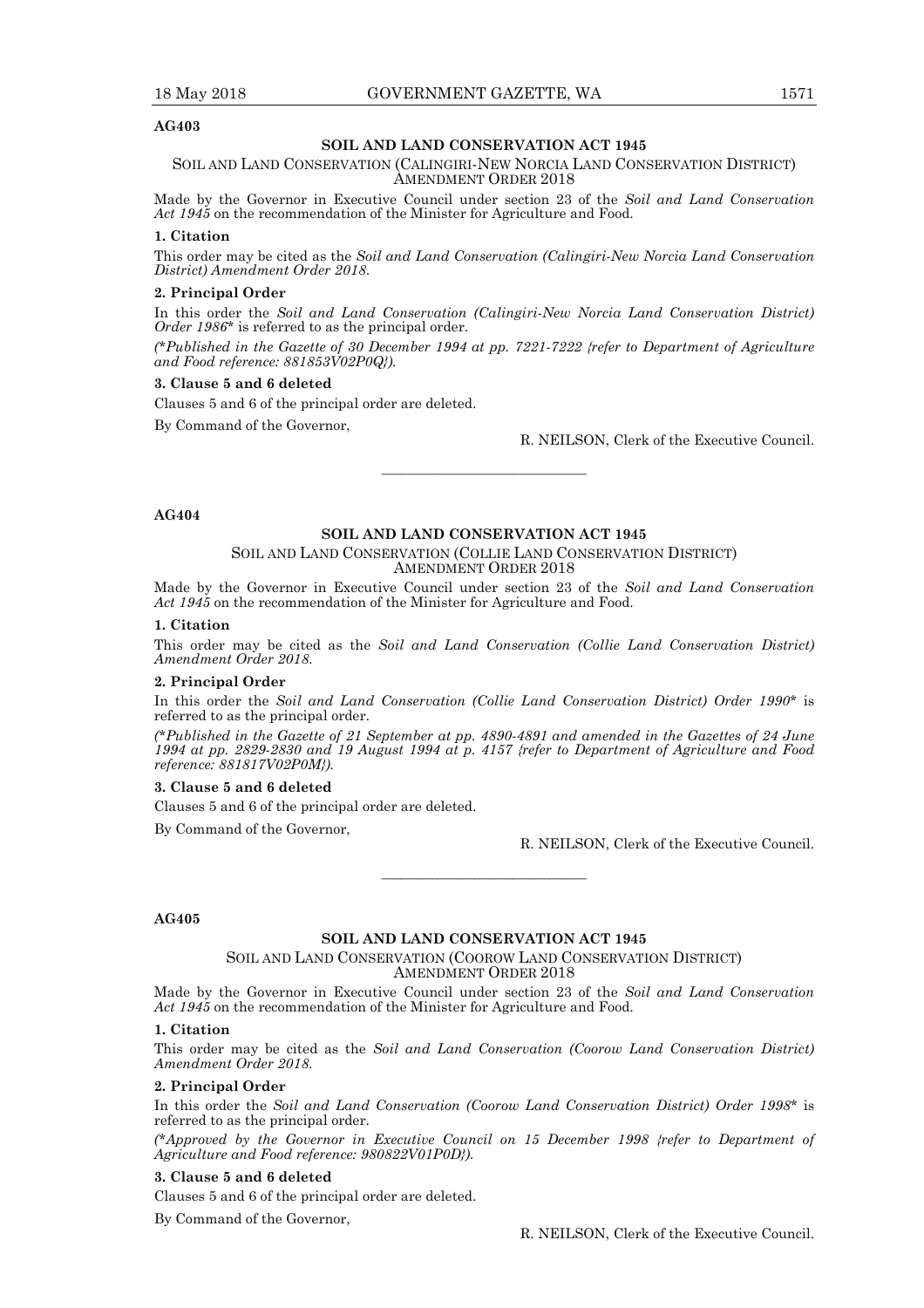#### **SOIL AND LAND CONSERVATION ACT 1945**

#### SOIL AND LAND CONSERVATION (EAST YORNANING LAND CONSERVATION DISTRICT) AMENDMENT ORDER 2018

Made by the Governor in Executive Council under section 23 of the *Soil and Land Conservation Act 1945* on the recommendation of the Minister for Agriculture and Food.

#### **1. Citation**

This order may be cited as the *Soil and Land Conservation (East Yornaning Land Conservation District) Amendment Order 2018*.

#### **2. Principal Order**

In this order the *Soil and Land Conservation (East Yornaning Land Conservation District) Order 1988\** is referred to as the principal order.

*(\*Published in the Gazette of 8 July at pp. 2419-2421 and amended in the Gazettes of 24 January 1992 at pp. 355-356 {refer to Department of Agriculture and Food reference: 881784V02P06}).* 

#### **3. Clause 5 and 6 deleted**

Clauses 5 and 6 of the principal order are deleted.

By Command of the Governor,

R. NEILSON, Clerk of the Executive Council.

#### **AG407**

#### **SOIL AND LAND CONSERVATION ACT 1945**

———————————

SOIL AND LAND CONSERVATION (KONDUT-MOCARDY LAND CONSERVATION DISTRICT) AMENDMENT ORDER 2018

Made by the Governor in Executive Council under section 23 of the *Soil and Land Conservation Act 1945* on the recommendation of the Minister for Agriculture and Food.

#### **1. Citation**

This order may be cited as the *Soil and Land Conservation (Kondut-Mocardy Land Conservation District) Amendment Order 2018*.

#### **2. Principal Order**

In this order the *Soil and Land Conservation (Kondut-Mocardy Land Conservation District) Order 1988\** is referred to as the principal order.

*(\*Approved by the Governor in Executive Council on 10 March 1998 {refer to Department of Agriculture and Food reference: 970974V01P02}).* 

#### **3. Clause 5 and 6 deleted**

Clauses 5 and 6 of the principal order are deleted.

By Command of the Governor,

R. NEILSON, Clerk of the Executive Council.

#### **AG408**

#### **SOIL AND LAND CONSERVATION ACT 1945**

———————————

SOIL AND LAND CONSERVATION (MINYULO-DANDARAGAN LAND CONSERVATION DISTRICT) AMENDMENT ORDER 2018

Made by the Governor in Executive Council under section 23 of the *Soil and Land Conservation Act 1945* on the recommendation of the Minister for Agriculture and Food.

#### **1. Citation**

This order may be cited as the *Soil and Land Conservation (Minyulo-Dandaragan Land Conservation District) Amendment Order 2018*.

#### **2. Principal Order**

In this order the *Soil and Land Conservation (Minyulo-Dandaragan Land Conservation District) Order 1987\** is referred to as the principal order.

*(\*Published in the Gazette of 24 July 1987 at pp. 2852-2853 {refer to Department of Agriculture and Food reference: 881766V02P0F}).* 

#### **3. Clause 5 and 6 deleted**

Clauses 5 and 6 of the principal order are deleted.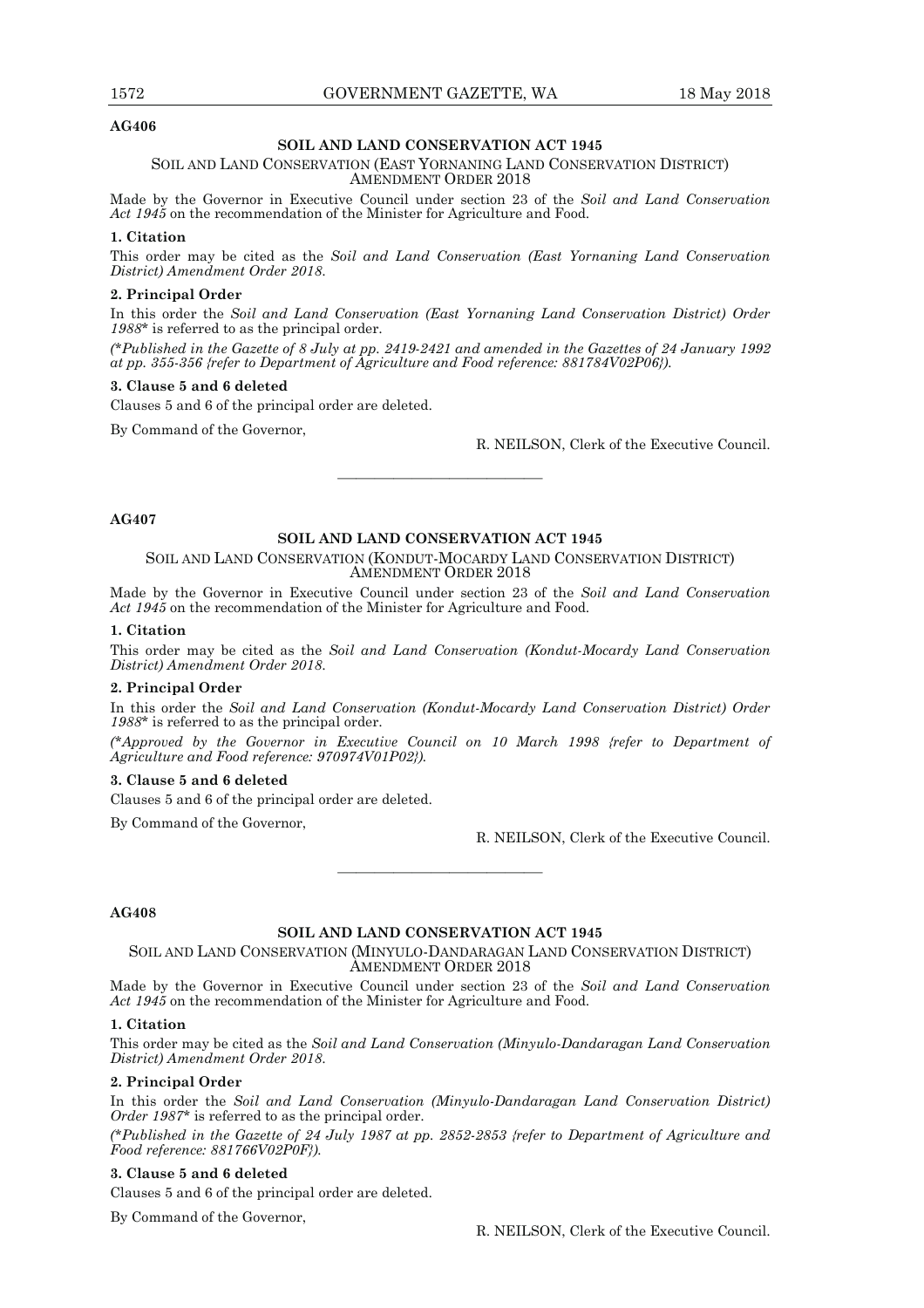#### **SOIL AND LAND CONSERVATION ACT 1945**

#### SOIL AND LAND CONSERVATION (NORTH STIRLINGS LAND CONSERVATION DISTRICT) AMENDMENT ORDER 2018

Made by the Governor in Executive Council under section 23 of the *Soil and Land Conservation Act 1945* on the recommendation of the Minister for Agriculture and Food.

#### **1. Citation**

This order may be cited as the *Soil and Land Conservation (North Stirlings Land Conservation District) Amendment Order 2018*.

#### **2. Principal Order**

In this order the *Soil and Land Conservation (North Stirlings Land Conservation District) Order 1986\** is referred to as the principal order.

*(\*Published in the Gazette of 24 January 1986 at pp. 302-303 and amended in the Gazettes of 25 May 1990 at pp. 2390-2391 and 30 July 1993 at p. 4122 {refer to Department of Agriculture and Food reference: 881748V04P0E}).* 

#### **3. Clause 5 and 6 deleted**

Clauses 5 and 6 of the principal order are deleted.

By Command of the Governor,

R. NEILSON, Clerk of the Executive Council.

**AG410** 

#### **SOIL AND LAND CONSERVATION ACT 1945**

———————————

#### SOIL AND LAND CONSERVATION (TOODYAY LAND CONSERVATION DISTRICT) AMENDMENT ORDER 2018

Made by the Governor in Executive Council under section 23 of the *Soil and Land Conservation Act 1945* on the recommendation of the Minister for Agriculture and Food.

#### **1. Citation**

This order may be cited as the *Soil and Land Conservation (Toodyay Land Conservation District) Amendment Order 2018*.

#### **2. Principal Order**

In this order the *Soil and Land Conservation (Toodyay Land Conservation District) Order 1989\** is referred to as the principal order.

*(\*Published in the Gazette of 31 October 1989 at pp. 3805-3806 and amended in the Gazettes of 18 May 1990 at p. 2336, 30 April 1996 at pp. 1853-1854, 30 August 2002 at pp. 4462-4463 and 14 July 2006 at p. 2584 {refer to Department of Agriculture and Food reference: 881791V05P01}).* 

#### **3. Clause 5 and 6 deleted**

Clauses 5 and 6 of the principal order are deleted.

By Command of the Governor,

R. NEILSON, Clerk of the Executive Council.

**AG411** 

#### **SOIL AND LAND CONSERVATION ACT 1945**

———————————

SOIL AND LAND CONSERVATION (VASSE-WONNERUP LAND CONSERVATION DISTRICT) AMENDMENT ORDER 2018

Made by the Governor in Executive Council under section 23 of the *Soil and Land Conservation Act 1945* on the recommendation of the Minister for Agriculture and Food.

#### **1. Citation**

This order may be cited as the *Soil and Land Conservation (Vasse-Wonnerup Land Conservation District) Amendment Order 2018*.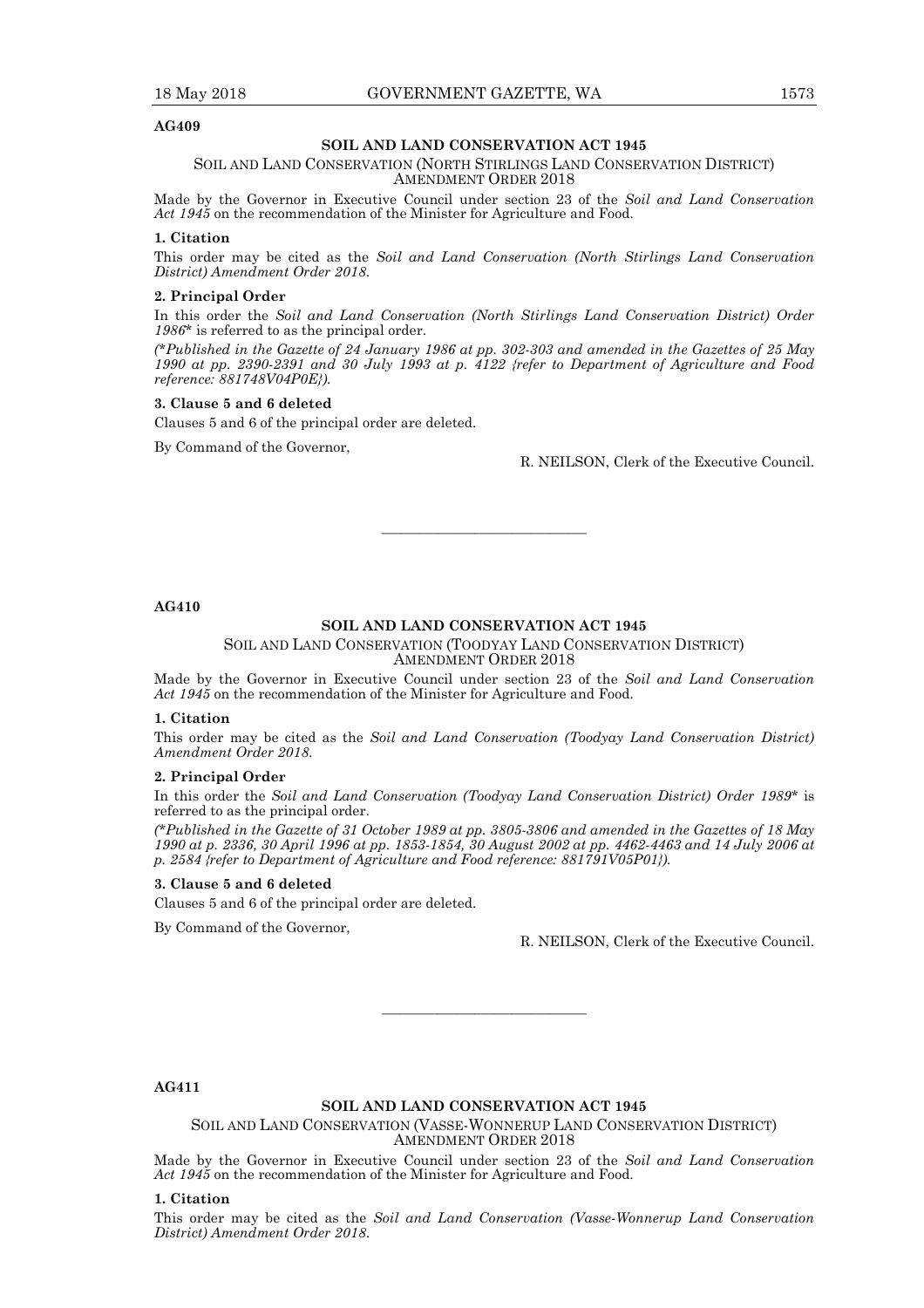#### **2. Principal Order**

In this order the *Soil and Land Conservation (Vasse-Wannerup Land Conservation District) Order 1990\** is referred to as the principal order.

*(\*Published in the Gazette of 21 September at pp. 4891-4894 and amended in the Gazettes of 18 September 1992 at pp. 4666-4667, 23 April 1993 at pp. 2172-2174 and 22 July 1994 at pp. 3728- 3729 {refer to Department of Agriculture and Food reference: 881828V03P0V}).* 

#### **3. Clause 5 and 6 deleted**

Clauses 5 and 6 of the principal order are deleted.

By Command of the Governor,

R. NEILSON, Clerk of the Executive Council.

**AG412** 

### **SOIL AND LAND CONSERVATION ACT 1945**

SOIL AND LAND CONSERVATION (WEST BALLIDU LAND CONSERVATION DISTRICT) AMENDMENT ORDER 2018

———————————

Made by the Governor in Executive Council under section 23 of the *Soil and Land Conservation Act 1945* on the recommendation of the Minister for Agriculture and Food.

#### **1. Citation**

This order may be cited as the *Soil and Land Conservation (West Ballidu Land Conservation District) Amendment Order 2018*.

#### **2. Principal Order**

In this order the *Soil and Land Conservation (West Ballidu Land Conservation District) Order 1990\**  is referred to as the principal order.

*(\*Published in the Gazette of 14 December 1990 at pp. 6126-6128 and an amendment order approved by Executive Council on 23 September 1997 {refer to Department of Agriculture and Food reference: 881809V02P0V}).* 

#### **3. Clause 5 and 6 deleted**

Clauses 5 and 6 of the principal order are deleted.

By Command of the Governor,

R. NEILSON, Clerk of the Executive Council.

**AG413** 

#### **SOIL AND LAND CONSERVATION ACT 1945**

———————————

SOIL AND LAND CONSERVATION (CHAPMAN VALLEY LAND CONSERVATION DISTRICT) AMENDMENT ORDER 2018

Made by the Governor in Executive Council under section 23 of the *Soil and Land Conservation Act 1945* on the recommendation of the Minister for Agriculture and Food.

#### **1. Citation**

This order may be cited as the *Soil and Land Conservation (Chapman Valley Land Conservation District) Amendment Order 2018.*

#### **2. Principal Order**

In this order the *Soil and Land Conservation (Chapman Valley Land Conservation District) Order 1991\** is referred to as the principal order.

*(\*Published in the Gazette of 12 July 1991 at pp. 3422-3424 and amended in the Gazettes of 23 April 1993 at p. 2166, 20 September 1994 at p. 4846 and an amendment order approved by Executive Council on 23 September 1997 {refer to Department of Primary Industries and Regional Development reference: 881822V03P09}).* 

#### **3. Clause 5 and 6 deleted**

Clauses 5 and 6 of the principal order are deleted.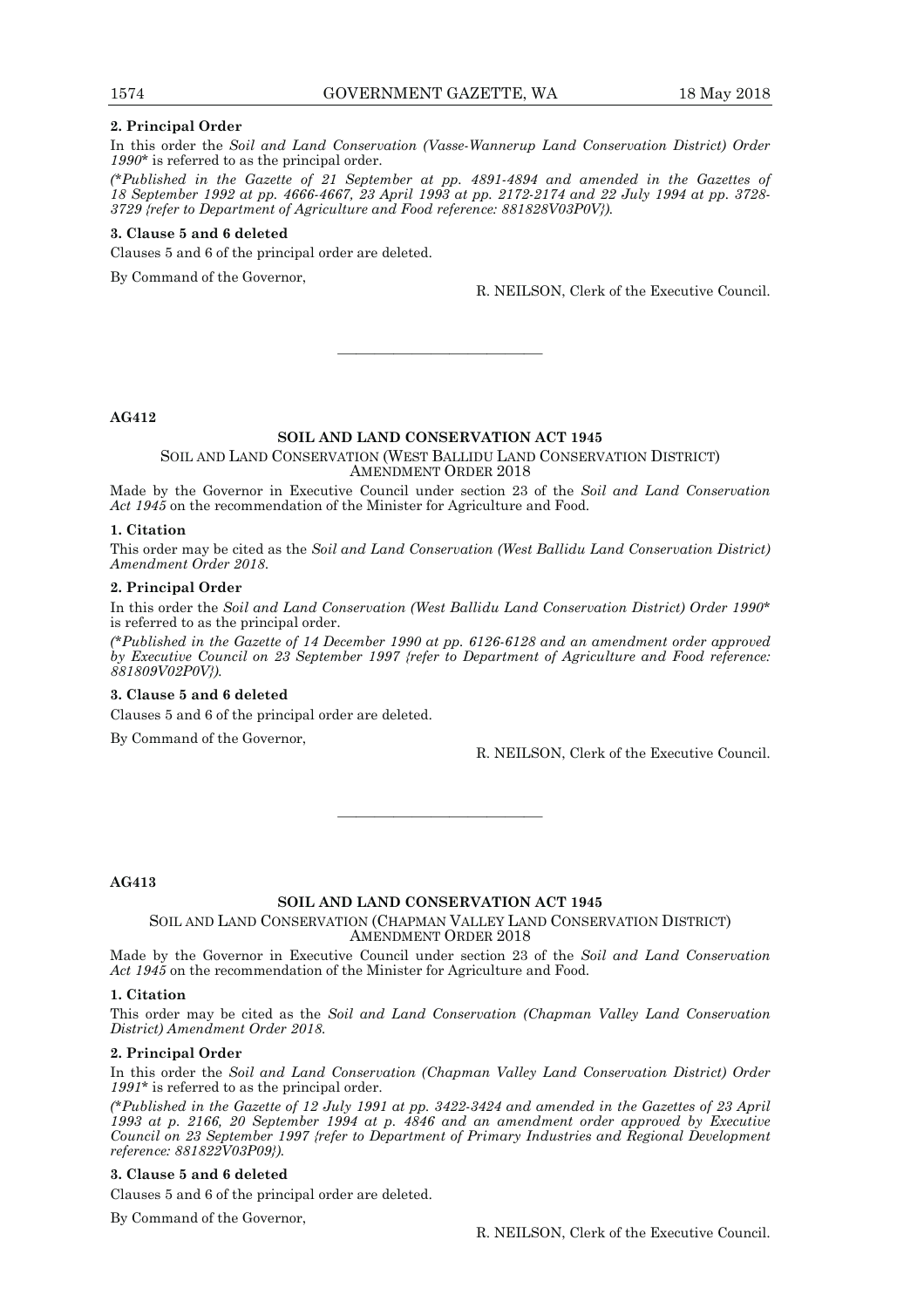#### **SOIL AND LAND CONSERVATION ACT 1945**

#### SOIL AND LAND CONSERVATION (MANYPEAKS LAND CONSERVATION DISTRICT) AMENDMENT ORDER 2018

Made by the Governor in Executive Council under section 23 of the *Soil and Land Conservation Act 1945* on the recommendation of the Minister for Agriculture and Food.

#### **1. Citation**

This order may be cited as the *Soil and Land Conservation (Manypeaks Land Conservation District) Amendment Order 2018*.

#### **2. Principal Order**

In this order the *Soil and Land Conservation (Manypeaks Land Conservation District) Order 1987*\* is referred to as the principal order.

*(\*Published in the Gazette of 12 June 1987 at pp. 2353-2354 and amended in the Gazette of 28 June 1991 at pp. 3109-3111 {refer to Department of Primary Industries and Regional Development reference: 881771V02P01})* 

#### **3. Clause 5 and 6 deleted**

Clauses 5 and 6 of the principal order are deleted.

By Command of the Governor,

R. NEILSON, Clerk of the Executive Council.

#### **AG415**

#### **SOIL AND LAND CONSERVATION ACT 1945**

———————————

#### SOIL AND LAND CONSERVATION (MORAWA LAND CONSERVATION DISTRICT) AMENDMENT ORDER 2018

Made by the Governor in Executive Council under section 23 of the *Soil and Land Conservation Act 1945* on the recommendation of the Minister for Agriculture and Food.

#### **1. Citation**

This order may be cited as the *Soil and Land Conservation (Morawa Land Conservation District) Amendment Order 2018.*

#### **2. Principal Order**

In this order the *Soil and Land Conservation (Morawa Land Conservation District) Order 1985*\* is referred to as the principal order.

*(\*Published in the Gazette of 3 May 1985 at pp. 1588-1589 and amended in the Gazette of 26 May 1989 at pp. 1576-1577 {refer to Department of Primary Industries and Regional Development reference: 881737V05P0H}).* 

#### **3. Clause 5 and 6 deleted**

Clauses 5 and 6 of the principal order are deleted.

By Command of the Governor,

R. NEILSON, Clerk of the Executive Council.

#### **AG416**

#### **SOIL AND LAND CONSERVATION ACT 1945**

———————————

SOIL AND LAND CONSERVATION (NEWDEGATE LAND CONSERVATION DISTRICT) AMENDMENT ORDER 2018

Made by the Governor in Executive Council under section 23 of the *Soil and Land Conservation Act 1945* on the recommendation of the Minister for Agriculture and Food.

#### **1. Citation**

This order may be cited as the *Soil and Land Conservation (Newdegate Land Conservation District) Amendment Order 2018*.

#### **2. Principal Order**

In this order the *Soil and Land Conservation (Newdegate Land Conservation District) Order 1993*\* is referred to as the principal order.

*(\*Published in the Gazette of 23 April 1993 at pp. 2175-2177 and an Amendment Order approved by Executive Council on 23 September 1997 {refer to Department of Primary Industries and Regional Development reference: 881850V03P05}).*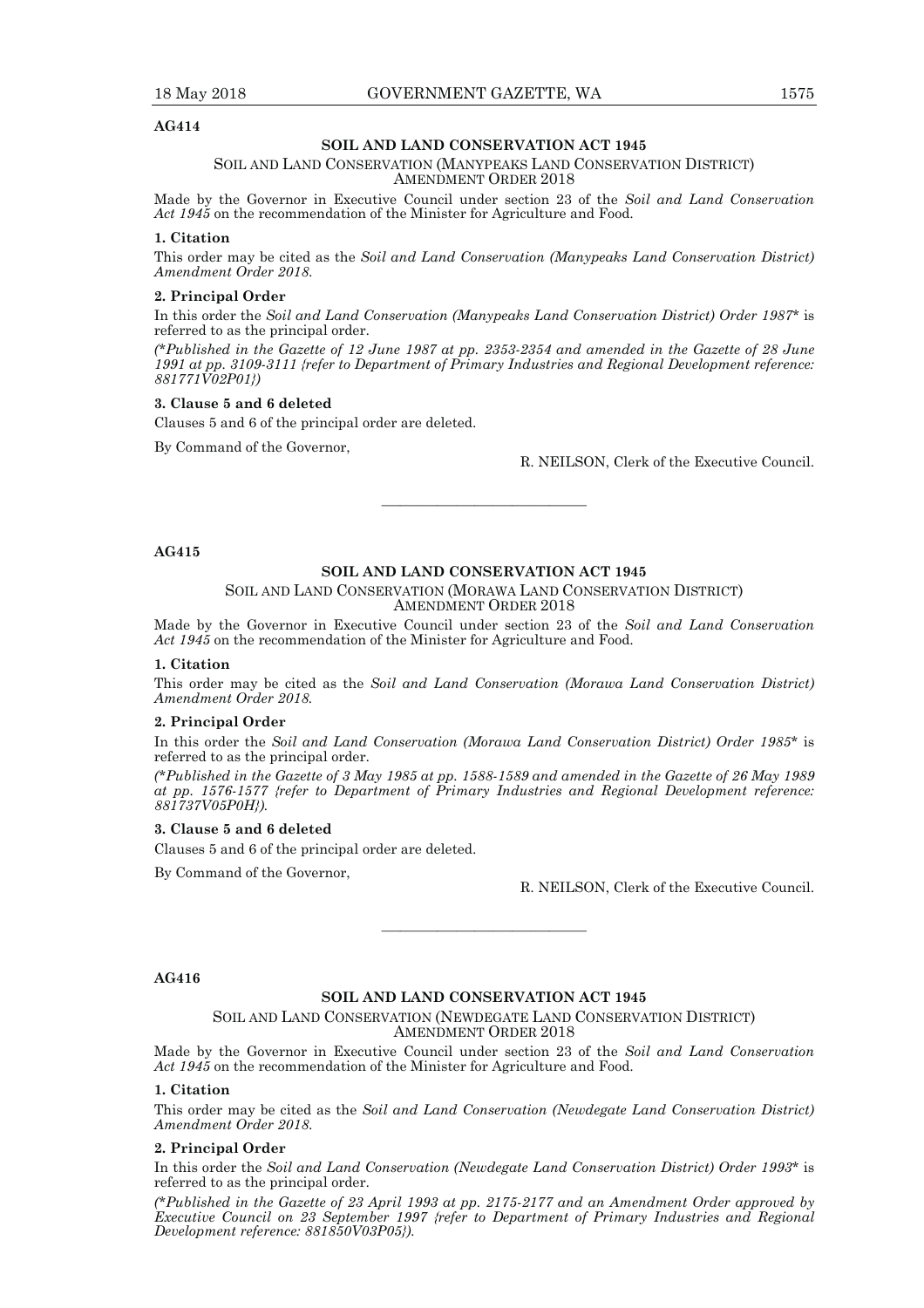#### **3. Clause 5 and 6 deleted**

Clauses 5 and 6 of the principal order are deleted.

By Command of the Governor,

R. NEILSON, Clerk of the Executive Council.

#### **AG417**

#### **SOIL AND LAND CONSERVATION ACT 1945**

———————————

#### SOIL AND LAND CONSERVATION (NULLARBOR-EYRE LAND CONSERVATION DISTRICT) AMENDMENT ORDER 2018

Made by the Governor in Executive Council under section 23 of the *Soil and Land Conservation Act 1945* on the recommendation of the Minister for Agriculture and Food.

#### **1. Citation**

This order may be cited as the *Soil and Land Conservation (Nullarbor-Eyre Land Conservation District) Amendment Order 2018*.

#### **2. Principal Order**

In this order the *Soil and Land Conservation (Nullarbor-Eyre Land Conservation District) Order 1988*\* is referred to as the principal order.

*(\*Published in the Gazette of 6 May 1988 at pp. 1567-1568 and amended in the Gazette of 26 June 1992 at pp. 2655-2656 {refer to Department of Primary Industries and Regional Development reference: 881783V02P0D}).* 

#### **3. Clause 5 and 6 deleted**

Clauses 5 and 6 of the principal order are deleted.

By Command of the Governor,

R. NEILSON, Clerk of the Executive Council.

#### **AG418**

#### **SOIL AND LAND CONSERVATION ACT 1945**

———————————

#### SOIL AND LAND CONSERVATION (WALPOLE-TINGLEDALE LAND CONSERVATION DISTRICT) AMENDMENT ORDER 2018

Made by the Governor in Executive Council under section 23 of the *Soil and Land Conservation Act 1945* on the recommendation of the Minister for Agriculture and Food.

#### **1. Citation**

This order may be cited as the *Soil and Land Conservation (Walpole-Tingledale Land Conservation District) Amendment Order 2018.*

#### **2. Principal Order**

In this order the *Soil and Land Conservation (Walpole-Tingledale Land Conservation District) Order 1987*\* is referred to as the principal order.

*(\*Published in the Gazette of 20 March 1987 at pp. 984-985 and amended in the Gazettes of 1 December 1989 at pp. 4439-4440 and 14 July 1995 at pp. 2963-2964 {refer to Department of Primary Industries and Regional Development reference: 881761V01P0L}).* 

#### **3. Clause 5 and 6 deleted**

Clauses 5 and 6 of the principal order are deleted.

By Command of the Governor,

R. NEILSON, Clerk of the Executive Council.

**AG419** 

#### **SOIL AND LAND CONSERVATION ACT 1945**

———————————

SOIL AND LAND CONSERVATION (WELLESLEY LAND CONSERVATION DISTRICT) AMENDMENT ORDER 2018

Made by the Governor in Executive Council under section 23 of the *Soil and Land Conservation Act 1945* on the recommendation of the Minister for Agriculture and Food.

#### **1. Citation**

This order may be cited as the *Soil and Land Conservation (Wellesley Land Conservation District) Amendment Order 2018*.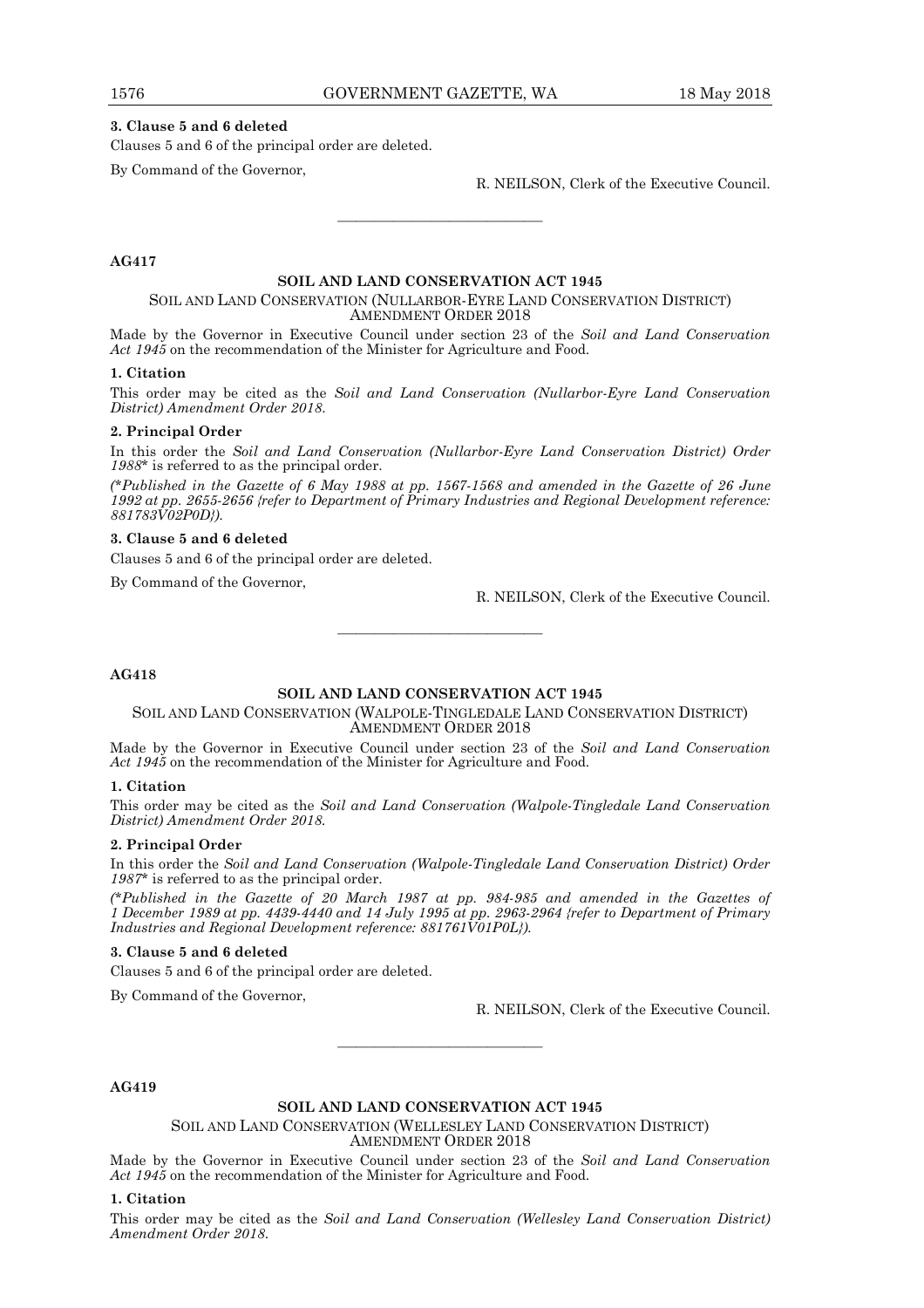#### **2. Principal Order**

In this order the *Soil and Land Conservation (Wellesley Land Conservation District) Order 1990*\* is referred to as the principal order.

*(\*Published in the Gazette of 19 October 1990 at pp. 5267-5269 and amended in the Gazette of 22 July 1994 at p. 3728, and Amendment Orders approved by Executive Council on 4 November 1997 and 30 November 1999 {refer to Department of Primary Industries and Regional Development reference: 881827V03P06}).* 

#### **3. Clause 5 and 6 deleted**

Clauses 5 and 6 of the principal order are deleted.

By Command of the Governor,

R. NEILSON, Clerk of the Executive Council.

#### **AG420**

#### **SOIL AND LAND CONSERVATION ACT 1945**

———————————

SOIL AND LAND CONSERVATION (DUMBLEYUNG LAND CONSERVATION DISTRICT) AMENDMENT ORDER 2017

Made by the Governor in Executive Council under Section 23 (2d) of the *Soil and Land Conservation Act 1945* on the recommendation of the Minister for Agriculture and Food.

#### **Citation**

1. This order may be cited as the *Soil and Land Conservation Act (Dumbleyung Land Conservation District) Amendment Order 2017.*

#### **Principal Order**

2. In this order the *Soil and Land Conservation Act (Dumbleyung Land Conservation District) Order 1987\* is* referred to as the principal order.

*(\*Published in the Gazette of 13 March 1987 at pp 663-64 and in the Gazettes of 26 May 1989 at pp 1578-79, 12 July 1991 at pp 3415-16, 20 January 1995 at p. 208, and Amendment Orders approved by Executive Council on 23 September 1997 and 30 June 1998 [refer Department of Agriculture and Food Western Australia file reference 881773V04]. And amended in the Gazette of 16 March 2004 at pp. 793-794 and 10 July 2009 at pp. 2749).* 

#### **Clause 5 amended**

3. Clause 5 of the principal order is amended by—

- (i) Deleting "10" in subclause (1) and substituting the following—"11";
- (ii) Deleting "4" in subclause  $(2)(d)$  and substituting the following—"5".

By Her Excellency's Command,

N. HAGLEY, Clerk of the Executive Council.

#### **AG421**

#### **SOIL AND LAND CONSERVATION ACT 1945**

YALLINGUP LAND CONSERVATION DISTRICT

———————————

(APPOINTMENT OF MEMBERS OF DISTRICT COMMITTEE) INSTRUMENT 2018

Made by the Commissioner of Soil and Land Conservation.

#### **1. Citation**

This instrument may be cited as the *Yallingup Land Conservation District (Appointment of Members) Instrument 2018.* 

#### **2. Appointment of members**

Under section 23(2b) of the Act and clause 5(1) of the *Soil and Land Conservation District) Order 1993\** the following members are appointed to the land conservation district committee for the Yallingup Land Conservation District.

(a) as persons actively engaged in, or affected by or associated with, land use in the district—

- (i) David John Hunt of Yallingup
- (ii) Jennifer Mitchell of Yallingup
- (iii) Lawrence Bernard Schlueter of Yallingup
- (iv) Peter John McDonald of Yallingup
- (v) Dennis William Cuthbert of Yallingup
- (vi) Kim Harcourt Standish of Yallingup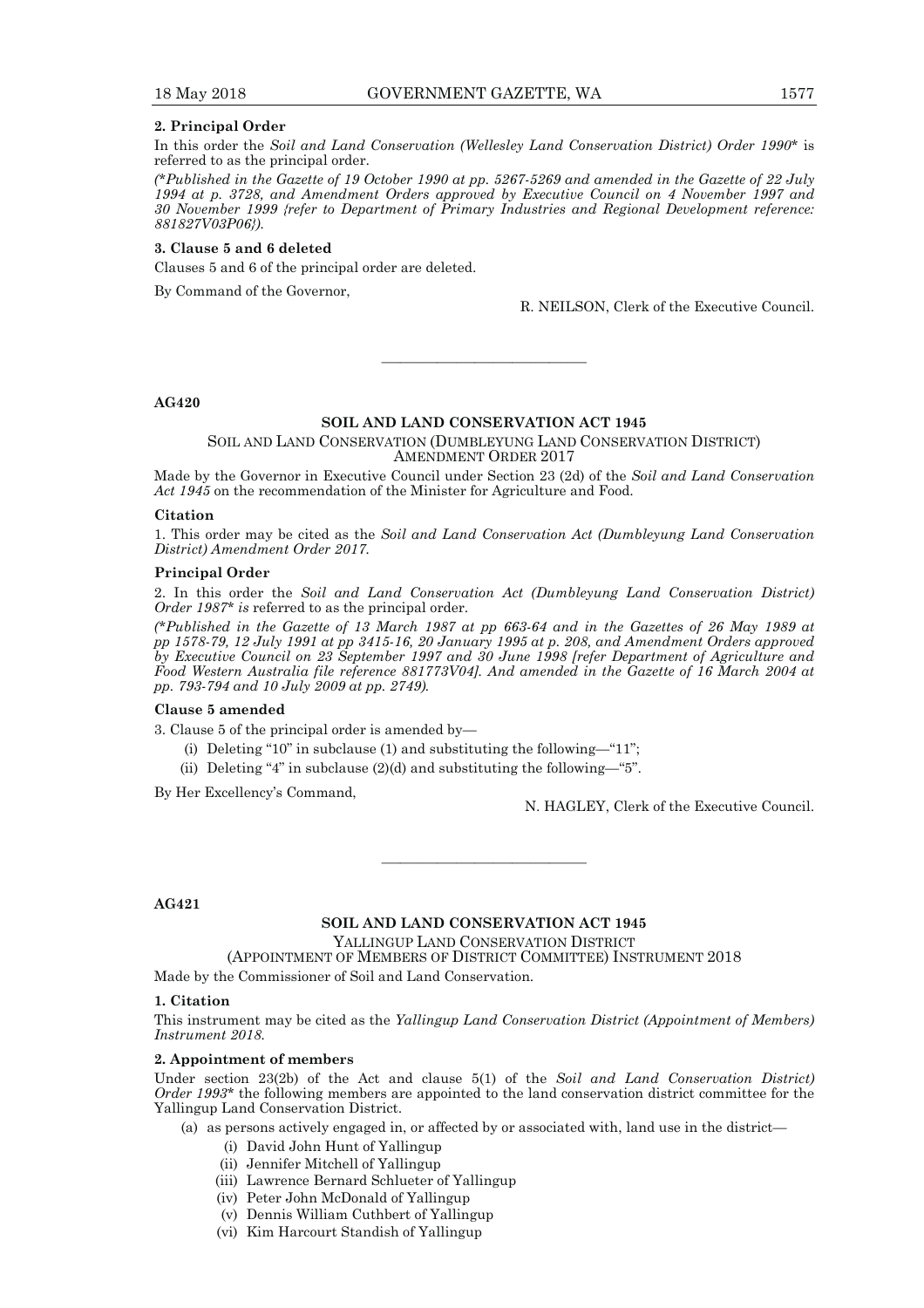- (vii) Larrie John Skene of Yallingup
- (viii) Heather Sandford of Yallingup
- (ix) Peter Stefan Lurie of Yallingup

*(\*Published in the Gazette of 23 April 1993 at pp. 2166-2167 and an Amendment Order approved by Executive Council on 17 June 1997 {refer to Department of Agriculture and Food reference: 881849V03POT}).*

#### **3. Term of office**

Members appointed to the committee under this instrument will hold office for a term expiring on 11 May 2021.

ANDREW WATSON, Commissioner of Soil and Land Conservation.

Dated this 11th day of May 2018.

# **CONSERVATION**

**CO401** 

### **CONSERVATION AND LAND MANAGEMENT ACT 1984**

EIGHTY MILE BEACH MARINE PARK MANAGEMENT PLAN 2014-2024,

MANAGEMENT PLAN NO. 80.

#### Amendment to Management Plan

The Conservation and Parks Commission and the Department of Biodiversity, Conservation and Attractions advise that amendments to the *Eighty Mile Beach Marine Park Management Plan 2014-2024* were approved by the Minister for Environment on 7 April 2018.

The amendments to the management plan were prepared in accordance with section 61 of the *Conservation and Land Management Act 1984* and come into operation with this *Government Gazette* notice.

The amendments to the management plan can be viewed and downloaded from the Department of Biodiversity, Conservation and Attractions' website at—

https://www.dbca.wa.gov.au/parks/management-plans/approved-management-plans

MARION FULKER, Chair, Conservation and Parks Commission. MARK WEBB, Director General, Department of Biodiversity, Conservation and Attractions.

**CO402** 

### **CONSERVATION AND LAND MANAGEMENT ACT 1984**

AMENDMENTS TO THE NORTH KIMBERLEY MARINE PARK JOINT MANAGEMENT PLAN 2016: UUNGUU, BALANGGARRA, MIRIUWUNG GAJERRONG AND WILINGGIN MANAGEMENT AREAS, MANAGEMENT PLAN 89

———————————

The Conservation and Parks Commission and the Department of Biodiversity, Conservation and Attractions advise that amendments proposed to the *North Kimberley Marine Park Joint Management Plan 2016: Uunguu, Balanggarra, Miriuwung Gajerrong and Wilinggin Management Areas* are available for public comment.

One proposed amendment comprises modification to Table 5 of the management plan to remove caveat 'e' with regard to the activity of dredging and dredge spoil dumping in general use zones. Caveat 'e' states that '*activities permitted if activity is shown to be compatible with the specified purpose of the zone. Only small scale dredging for the purpose of public access and safety will be considered'*. The amendment is required because dredging is permitted in general use zones, subject to appropriate environment approvals.

The other amendments are required to update the plan to reflect joint management with the Balanggarra Aboriginal Corporation. At the time of gazettal of the management plan, formal joint management had not been negotiated with any of the traditional owner groups. Since then, a Joint Management Agreement has been signed between Parks and Wildlife and Balanggarra Aboriginal Corporation on 17 December 2016 enabling formal joint management to commence in Balanggarra Country.

#### **The closing date for submissions is 17 August 2018.**

The proposed amendments may be viewed and downloaded via https://www.dbca.wa.gov.au/parks/management-plans/draft-plans-open-for-public-comment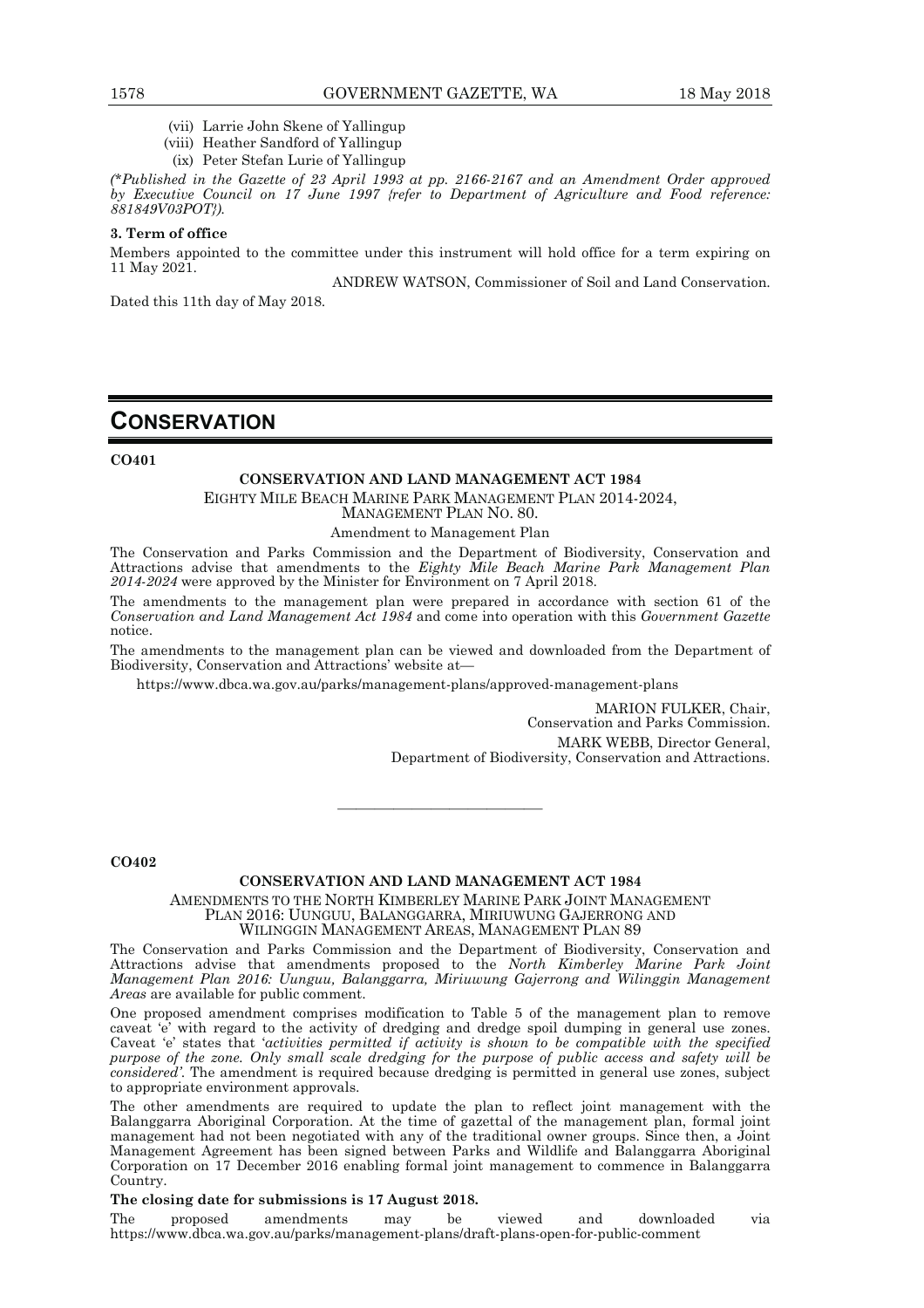Submissions can be made by written response directed to— Attention—Marine Planning Unit Leader Planning Branch Department of Biodiversity, Conservation and Attractions Locked Bag 104 Bentley Delivery Centre WA 6983

MARION FULKER, Chair. Conservation and Parks Commission. MARK WEBB, Director General, Department of Biodiversity, Conservation and Attractions.

# **FISHERIES**

#### **FI401**

#### **FISH RESOURCES MANAGEMENT ACT 1994**

GASCOYNE DEMERSAL SCALEFISH MANAGED FISHERY MANAGEMENT PLAN AMENDMENT 2018

FD 948/18 [1374]

Made by the Minister under section 54.

#### **1. Citation**

This instrument is the *Gascoyne Demersal Scalefish Managed Fishery Management Plan Amendment 2018*.

#### **2. Management plan amended**

The amendment in this instrument is to the *Gascoyne Demersal Scalefish Managed Fishery Management Plan 2010*.

#### **3. Clause 19 amended**

In clause 19 (a) delete " 227,668 " and insert— 51,420

Dated the 14th day of May 2018.

D. KELLY, Minister for Fisheries.

**FI402** 

#### **FISH RESOURCES MANAGEMENT ACT 1994**

———————————

PROHIBITION ON FISHING (BERNIER ISLAND) ORDER 2018 Order No. 14 of 2018

FD 947/18 [1373] Made by the Minister under section 43.

#### **1. Citation**

This order is the *Prohibition on Fishing (Bernier Island) Order 2018*.

#### **2. Interpretation**

In this order-

*pink snapper* means fish of that common name described by the scientific classification opposite that name in Division 1 of Schedule 7 to the regulations;

*waters of Bernier Island* means all Western Australian waters bounded by a line commencing at the intersection of 24° 40′ south latitude and 113° 05′ east longitude; thence extending due east along the parallel to the intersection of 24° 40′ south latitude and 113° 18′ east longitude; thence extending due south along the meridian to the intersection of 24° 50′ south latitude and 113° 18′ east longitude; thence extending due west along the parallel to the intersection with the high water mark (on Bernier Island); thence generally northerly, then southerly along the high water mark on the northern end of Bernier Island to the intersection with the parallel at 24° 50′ south latitude; thence extending due west along the parallel to the intersection of 24° 50′ south latitude and 113° 05′ east longitude; thence extending due north along the meridian to the commencement point.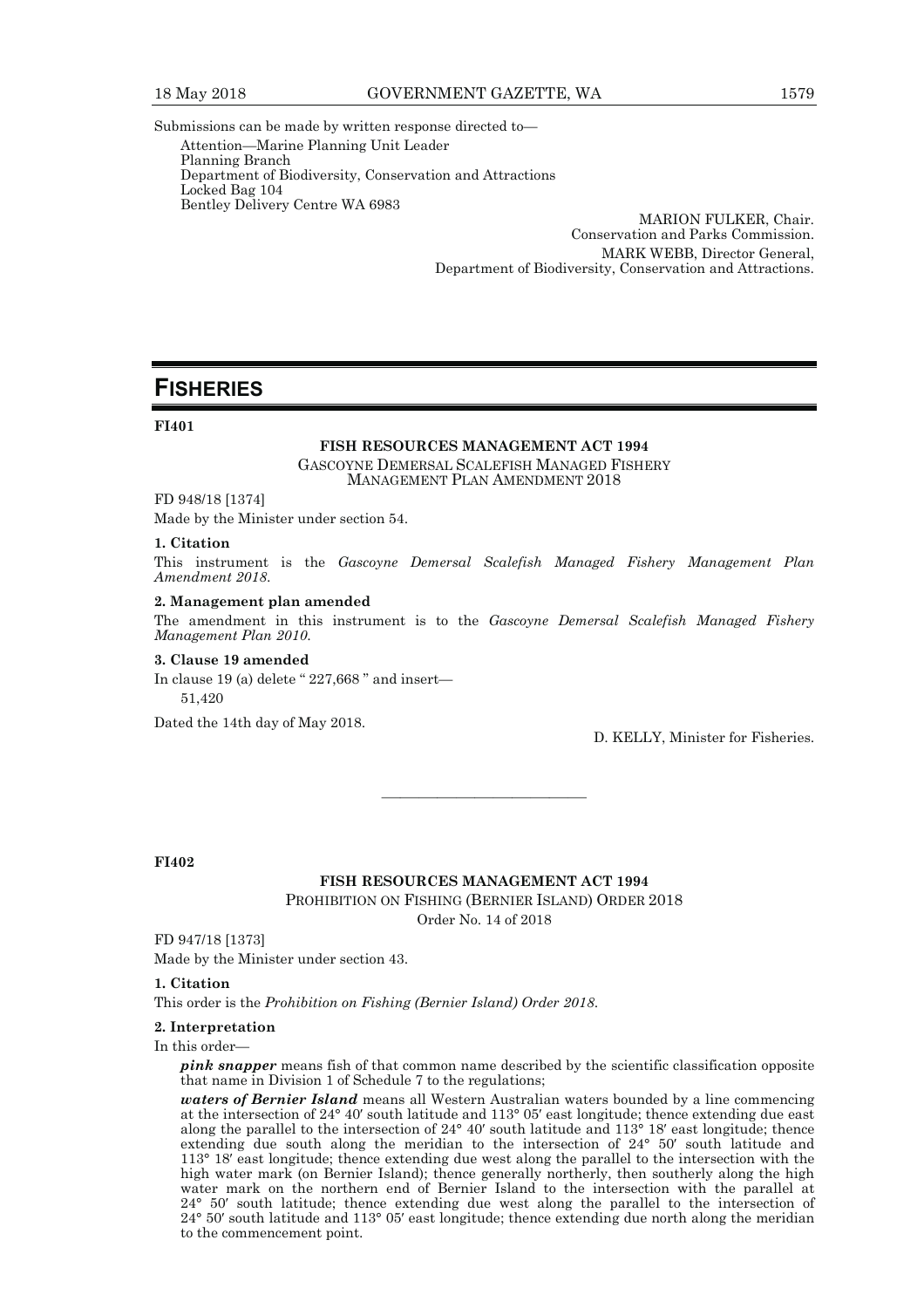#### **3. Prohibition**

A person must not fish in the waters of Bernier Island during the period 1 June to 31 August in any year—

- (a) for pink snapper; or
- (b) by line from a boat on which any pink snapper is on board, or attached.

Dated the 14th day of May 2018.

D. KELLY, Minister for Fisheries.

# **HERITAGE**

#### **HR101**

#### *CORRECTION*

#### **HERITAGE OF WESTERN AUSTRALIA ACT 1990**  ENTRY OF PLACES IN THE REGISTER OF HERITAGE PLACES

In the notice published in the *Government Gazette* dated 21 September 2001, item HR401 on page 5227, the land description for Davies Park & Foundry Chimney was defined as—

Sussex Location 3702, being CR 22875 and being the whole of the land comprised in CLT V 3068 F 584.

It was found that the incorrect portion of land was defined due to limited information being available about the place at the time of registration. The correct portion of land and its extent has now been identified and should read—

Ptn of Lot 3 on D 43601 being pt of the land contained in C/T V 1397 F 411.

GRAEME GAMMIE, Assistant Director General, Heritage Services, Department of Planning, Lands, and Heritage, Bairds Building, 491 Wellington Street, Perth, WA 6000.

Dated 18 May 2018.

# **JUSTICE**

#### **JU401**

#### **JUSTICES OF THE PEACE ACT 2004**

APPOINTMENTS

It is hereby notified for public information that Her Excellency the Governor in Executive Council has approved of the following to the Office of Justice of the Peace for the State of Western Australia—

Patrick Navindran Arulsingham of Willetton

John Robert Bruske of Alexander Heights

Vida Lorraine Corbett of South Perth

Laurie Ian Johnson of Ridgewood

Darryl Robert Moore of Dalkeith

Gregory Robert Payne of Falcon

JOANNE STAMPALIA, Executive Director, Court and Tribunal Services.

# **LOCAL GOVERNMENT**

#### **LG401**

#### **LOCAL GOVERNMENT ACT 1995**

*City of Armadale*  BASIS OF RATES

I, Michael Connolly, being delegated by the Minister of the Crown to whom the administration of the *Local Government Act 1995* is committed by the Governor, and acting pursuant to section 6.28 (1) of that Act, hereby, and with effect from 3 May 2018 determine that the method of valuation to be used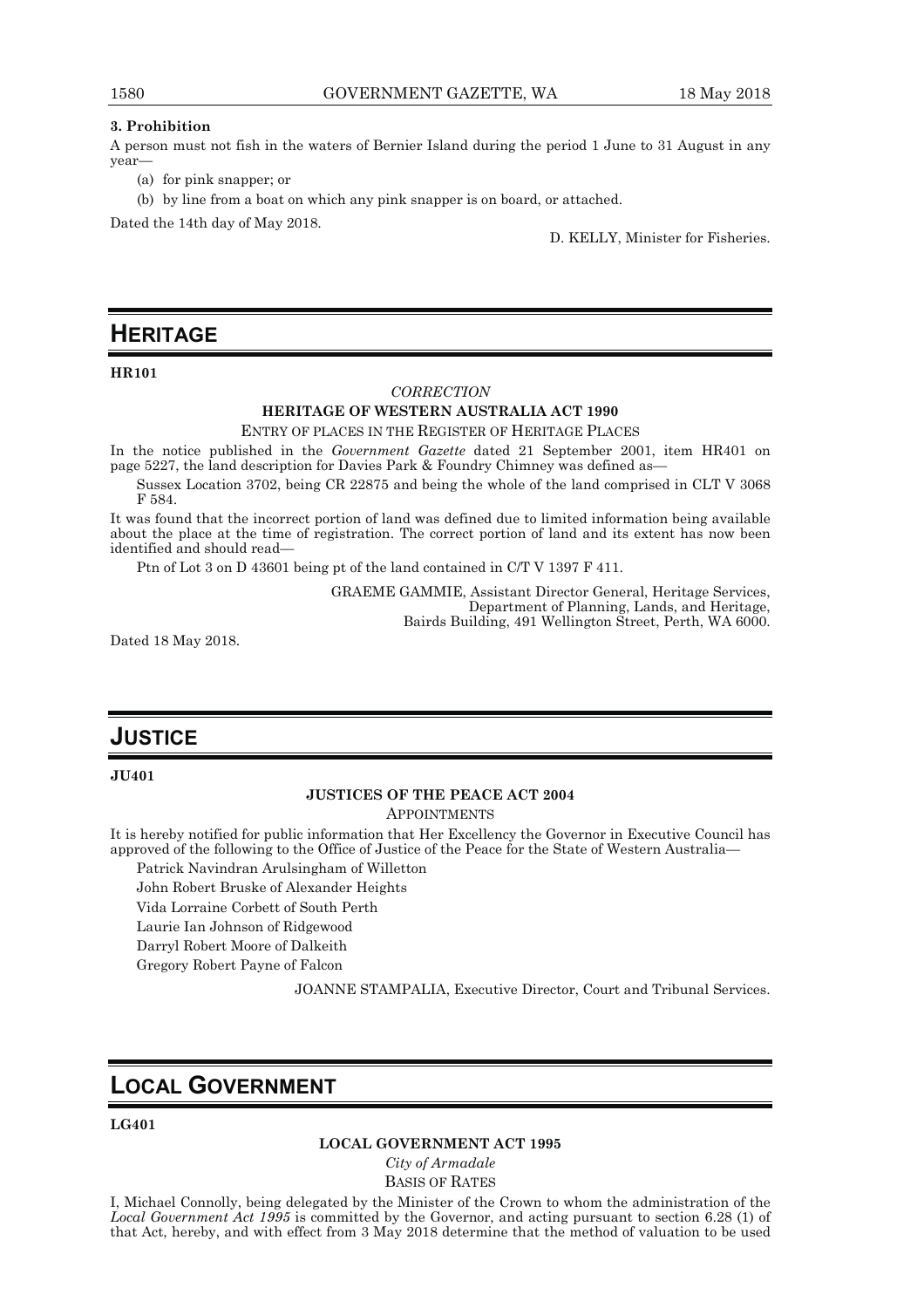by the City of Armadale, as the basis for a rate in respect of the land referred to in the Schedule is to be the gross rental value—

#### Schedule

|           | Designated land                                                                                                                                                                                                                  |
|-----------|----------------------------------------------------------------------------------------------------------------------------------------------------------------------------------------------------------------------------------|
| UV to GRV | All those portions of land being Lots 558 to 571 inclusive as shown on<br>Deposited Plan 412115 and Lots 301 to 321 inclusive, Lots 1142 to 1164<br>inclusive, Lot 1181, Lot 1182 and Lot 1367 as shown on Deposited Plan 69253. |

MICHAEL CONNOLLY, Deputy Director General—Regulation, Department of Local Government, Sport and Cultural Industries.

**LG402** 

#### **LOCAL GOVERNMENT ACT 1995**

———————————

# *City of Wanneroo*

BASIS OF RATES

I, Michael Connolly, being delegated by the Minister of the Crown to whom the administration of the *Local Government Act 1995* is committed by the Governor, and acting pursuant to section 6.28 (1) of that Act, hereby, and with effect from 3 May 2018 for Schedule A and 7 May 2018 for Schedule B, determine that the method of valuation to be used by the City of Wanneroo, as the basis for a rate in respect of the land referred to in the Schedules is to be the gross rental value of the land—

Schedule A

|           | Designated land                                                                                                                                                                                                                         |
|-----------|-----------------------------------------------------------------------------------------------------------------------------------------------------------------------------------------------------------------------------------------|
| UV to GRV | All those portions of land being Lots 40 to 49 inclusive, Lot 60 and Lot 61 as<br>shown on Deposited Plan 412409 and Lots 11 to 19 inclusive, Lots 71 to 79<br>inclusive and Lots 81 to 84 inclusive as shown on Deposited Plan 412580. |

Schedule B

|           | Designated land                                                                                |
|-----------|------------------------------------------------------------------------------------------------|
| UV to GRV | All those portions of land being Lots 41 to 52 inclusive as shown on<br>Deposited Plan 411618. |

MICHAEL CONNOLLY, Deputy Director General—Regulation, Department of Local Government, Sport and Cultural Industries.

**LG403** 

#### **LOCAL GOVERNMENT ACT 1995**

———————————

*City of Rockingham*  BASIS OF RATES

I, Michael Connolly, being delegated by the Minister of the Crown to whom the administration of the *Local Government Act 1995* is committed by the Governor, and acting pursuant to section 6.28 (1) of that Act, hereby, and with effect from 3 May 2018 determine that the method of valuation to be used by the City of Rockingham, as the basis for a rate in respect of the land referred to in the Schedule is to be the gross rental value of the land;

Schedule

|           | Designated land                                                                                                                                                                                                    |
|-----------|--------------------------------------------------------------------------------------------------------------------------------------------------------------------------------------------------------------------|
| UV to GRV | All those portions of land being Lots 147 to 152 inclusive, Lot 183, Lot 184,<br>Lots 192 to 217 inclusive, Lots 225 to 242 inclusive, Lots 254 to 272 inclusive<br>and Lot 277 as shown on Deposited Plan 412135. |

MICHAEL CONNOLLY, Deputy Director General—Regulation, Department of Local Government, Sport and Cultural Industries.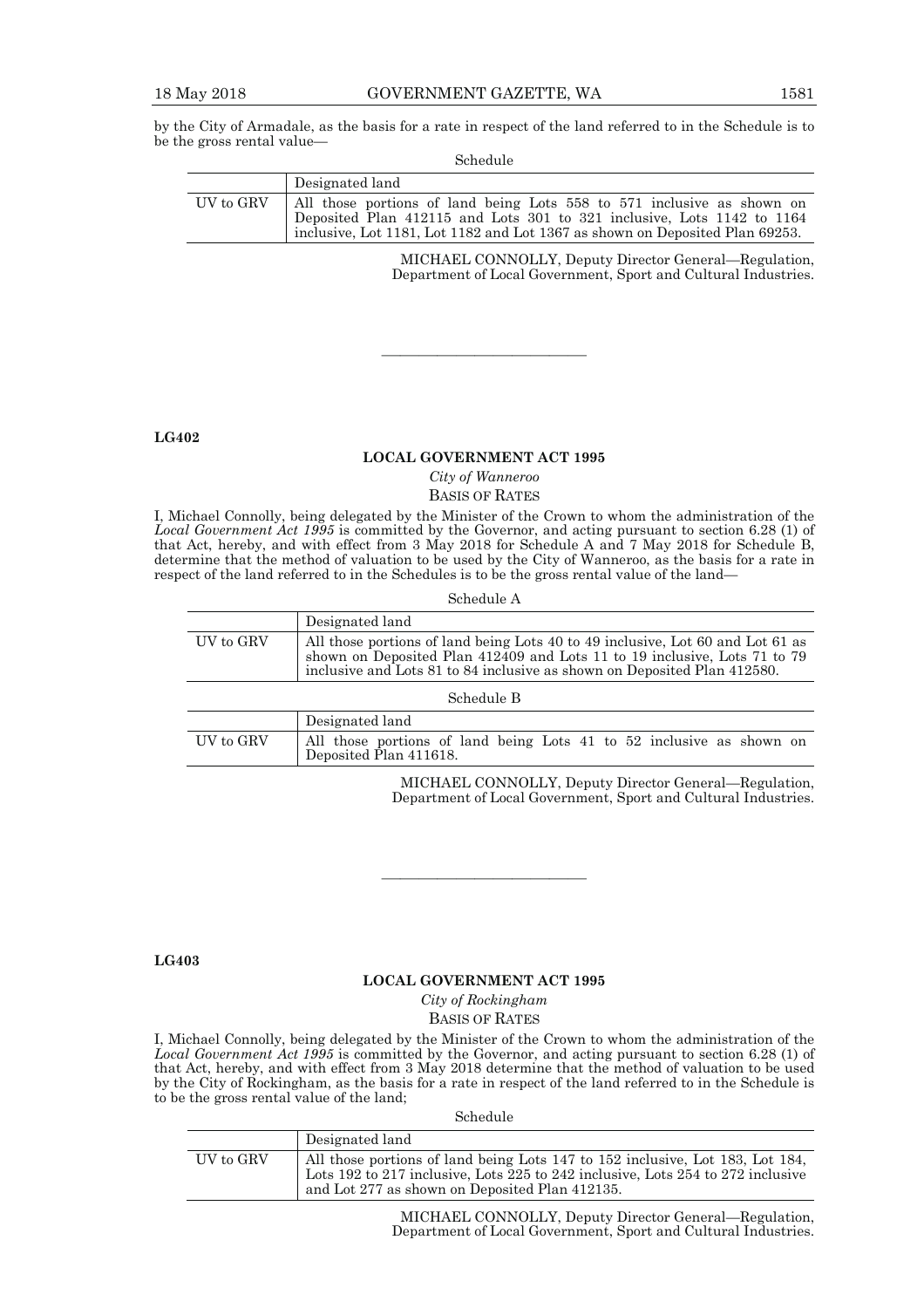# **MINERALS AND PETROLEUM**

#### **MP401**

#### **MINING ACT 1978**

#### APPLICATION FOR AN ORDER FOR FORFEITURE

Department of Mines, Industry Regulation and Safety, Leonora WA 6438.

In accordance with Regulation 49(2)(c) of the *Mining Regulations 1981*, notice is hereby given that the following licences are liable for forfeiture under the provision of Section 96(1)(a) of the *Mining Act 1978* for non payment of rent.

————

S. De MAIO, Warden.

To be heard by the Warden at Leonora on 17 July 2018.

#### MT MARGARET MINERAL FIELD

Prospecting Licences

| P 37/8062 | Baker, Ryan Robert |
|-----------|--------------------|
| P 37/8063 | Baker, Ryan Robert |

## NORTH COOLGARDIE MINERAL FIELD

Prospecting Licences

- P 40/1408 Fry, Paul Henry
- P 40/1412 Gough, Phillip David

# **PLANNING**

#### **PL401**

#### **PLANNING AND DEVELOPMENT ACT 2005**

APPROVED TOWN PLANNING SCHEME AMENDMENT

#### *Shire of Murray*

#### Town Planning Scheme No. 4—Amendment No. 301

#### Ref: TPS/2113

It is hereby notified for public information, in accordance with section 87 of the *Planning and Development Act 2005* that the Minister for Planning approved the Shire of Murray Town Planning Scheme amendment on 9 May 2018 for the purpose of—

- 1. Modifying the Scheme Map to—
	- (a) rezone Lot 600 Lakes Road, Nambeelup and the adjacent portion of Lakes Road from 'Rural' zone to 'Industrial Development' zone.
	- (b) delineate the extent of the Industrial Development zone in the locality of Pinjarra, being—
		- (i) Portion of Lots 25, 250, 602 Beacham Road;
		- (ii) Portion of Lots 502 and 731 Moores Road;
		- (iii) Portion of Lot 9001 Pollard Street;
		- (iv) Lots 501 and 8001 Moores Road;
		- (v) Lots 219-227 Pindjarup Crescent;
		- (vi) Lots 218, 230-232 and 239-241 Munday Avenue;
		- (vii) Lots 266, 267, 276 and 277 Ballang Brace;
		- (viii) Lots 210, 211, 213, 214 and 8002 Yagan Street;
		- (ix) Lots 1 and 2 Pinjarra Road;
		- (x) Portion of Abraham Link and Moores Road Reserves; and
		- (xi) Ballang Brace, Munday Avenue and Pindjarup Crescent Reserves.
		- and depict this with the letter 'P'.
	- (c) delineate the extent of the existing and proposed Industrial Development zone in the locality of Nambeelup, being—
		- (i) Portion of Lots 601 and 604 Lakes Road;
		- (ii) Lot 602 Seaeagle Court;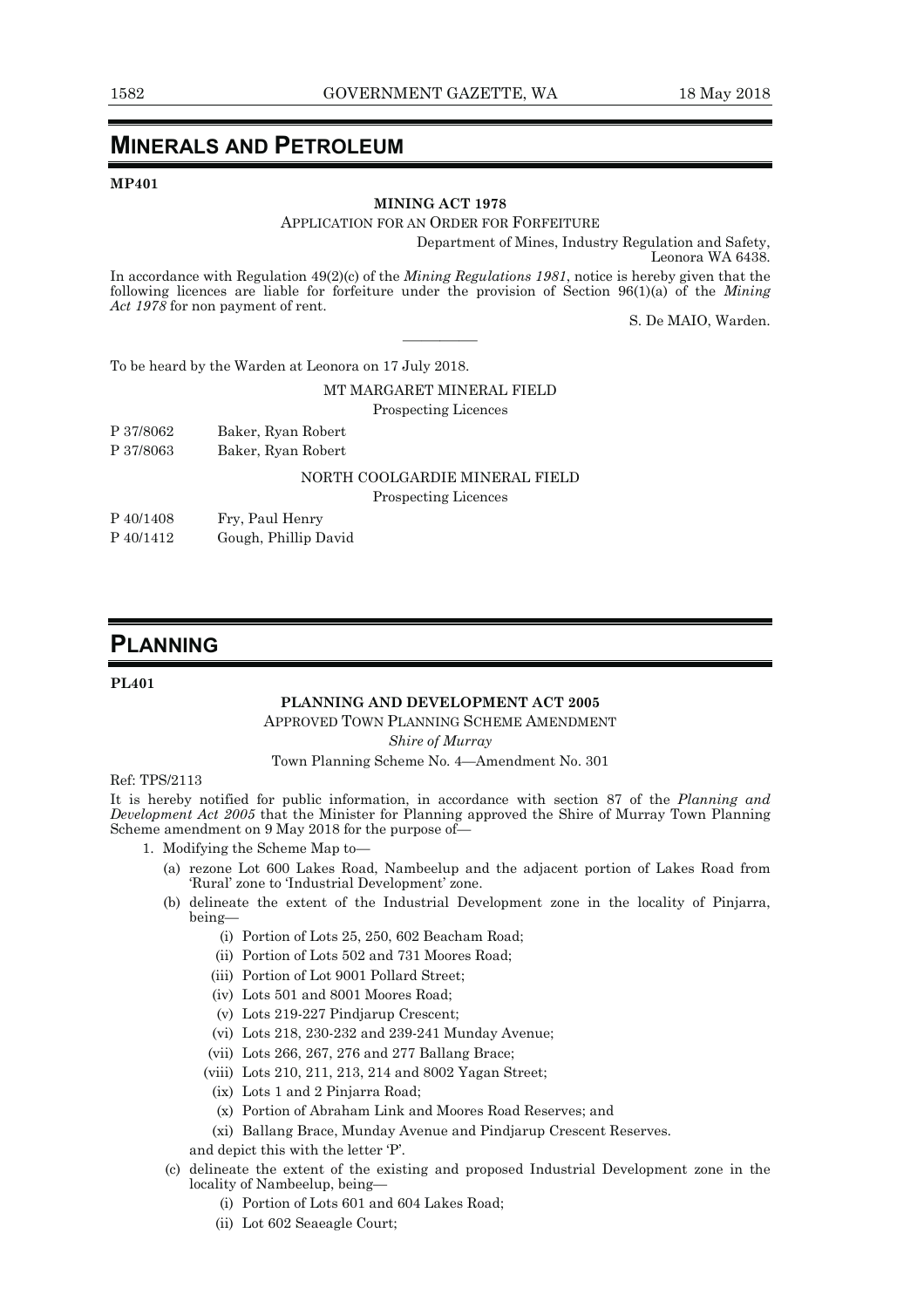- (iii) Lots 530, 600 and 605 Lakes Road;
- (iv) Portions of Seaeagle Court and Lakes Road Reserves,
- and depict this with the letter 'N'.
- (d) insert reference to the Nambeelup and Pinjarra Industrial Development zones in the legend.
- 2. Modifying clause 5.1 by adding '21. Nambeelup Industrial' in appropriate numerical order.
- 3. Modifying Table 1—Zoning Table to—
	- (a) Divide Column 19 into two sub columns with first sub column titled 'N' and the second sub column titled 'P'.
	- (b) Delete the current list of symbols from column 19 (Industrial Development zone) and insert these under the new sub column titled 'P'.
	- (c) Insert the words 'Refer to Clause 5.2.4' under the new sub column titled 'N'; for all use classes.
	- (d) Insert the following notations in the zoning table key—

N—Industrial Development Zone—Nambeelup.

- P—Industrial Development Zone—Pinjarra.
- (e) insert the following additional use and development classes under the heading 'Industrial'—
	- Abattoir

Alternative Energy Facility

- Manure Facility
- Transport Depot
- (f) insert the following additional use and development classes under the heading 'Public & Community'—

Educational Establishment Research Centre; and

insert Research Centre—Rural use and development class under the heading 'Rural'.

 (g) insert the following symbols and phases in the zone columns of Table 1—Zoning Table for the use classes Abattoir, Alternative Energy Facility, Educational Establishment, Manure Facility, Research Centre, Research Centre—Rural and Transport Depot—

|                                       |                               | Development      | <b>Canal Development</b> | Centre                                       |                   |                |                             | Clubs               | Recreation           |                         | rk<br>ದ<br>≏<br>Caravan/Chalet<br>Rural |                          |                          |                          |                   |                        | $_{\rm Use}$               |               |                                      |              |                               |  | Development |  |  | Protection<br>landscape | Residential | Commercial | Industrial<br>$\overline{19}$ | Development | Farm<br>Cluster<br>$\boldsymbol{\mathsf{20}}$ |
|---------------------------------------|-------------------------------|------------------|--------------------------|----------------------------------------------|-------------------|----------------|-----------------------------|---------------------|----------------------|-------------------------|-----------------------------------------|--------------------------|--------------------------|--------------------------|-------------------|------------------------|----------------------------|---------------|--------------------------------------|--------------|-------------------------------|--|-------------|--|--|-------------------------|-------------|------------|-------------------------------|-------------|-----------------------------------------------|
| Use and<br>Development<br>Classes     | Residential<br>$\blacksquare$ | Residential<br>N | $\infty$                 | T <sub>own</sub><br>$\overline{\phantom{a}}$ | Commercial<br>ъp. | Industry<br>co | Hotel/Motel<br>$\mathbf{r}$ | Private<br>$\infty$ | Private<br>$\bullet$ | Rural<br>$\bullet$<br>亩 | Special<br>$\mathbf{I}$                 | $\sim$<br>$\overline{ }$ | Special<br>$\infty$<br>H | Special<br>Þ<br>$\dot{}$ | Farmlet<br>ю<br>÷ | Hills<br>$\frac{6}{1}$ | Special<br>$\overline{11}$ | Service<br>18 | z                                    | $\mathbf{r}$ |                               |  |             |  |  |                         |             |            |                               |             |                                               |
| Abattoir                              | $\mathbf x$                   | X                | $\star$                  | X                                            | X                 | <b>SA</b>      | X                           | $\mathbf x$         | X                    | $\mathbf x$             | X                                       | X                        | #                        | X                        | X                 | X                      | $\sim$                     | X             |                                      | $\mathbf x$  | Zone                          |  |             |  |  |                         |             |            |                               |             |                                               |
| Alternative<br><b>Energy Facility</b> | X                             | X                | $\star$                  | X                                            | X                 | AA             | X                           | X                   | X                    | <b>SA</b>               | X                                       | X                        | #                        | X                        | X                 | X                      | $\thicksim$                | X             |                                      | AA           | this<br>$12$                  |  |             |  |  |                         |             |            |                               |             |                                               |
| Educational<br>Establishment          | X                             | AA               | $\star$                  | AA                                           | AA                | AA             | X                           | X                   | X                    | X                       | X                                       | X                        | #                        | AA                       | X                 | X                      | $\sim$                     | X             | 4.<br>$\mathbf{a}$<br>ນວ່            | AA           | Land Uses in<br>d in Schedule |  |             |  |  |                         |             |            |                               |             |                                               |
| Manure Facility                       | X                             | X                | $\star$                  | X                                            | X                 | <b>SA</b>      | X                           | X                   | X                    | X                       | X                                       | X                        | #                        | X                        | X                 | X                      | $\thicksim$                | X             | Clause                               | <b>SA</b>    |                               |  |             |  |  |                         |             |            |                               |             |                                               |
| Research Centre                       | X                             | X                | $\star$                  | AA                                           | AA                | AA             | X                           | X                   | X                    | X                       | X                                       | X                        | #                        | X                        | X                 | X                      | $\tilde{\phantom{a}}$      | X             | $\mathfrak{S}$<br>Refer <sub>1</sub> | AA           | is Detailed in<br>ಕ           |  |             |  |  |                         |             |            |                               |             |                                               |
| Research<br>Centre-Rural              | X                             | X                | $\star$                  | AA                                           | AA                | AA             | X                           | X                   | X                    | AA                      | X                                       | X                        | #                        | X                        | X                 | X                      | $\sim$                     | X             |                                      | AA           | Permissibility                |  |             |  |  |                         |             |            |                               |             |                                               |
| <b>Transport Depot</b>                | X                             | X                | $\star$                  | X                                            | X                 | AA             | X                           | X                   | X                    | X                       | X                                       | X                        | #                        | X                        | X                 | X                      | $\tilde{\phantom{a}}$      | X             |                                      | AA           |                               |  |             |  |  |                         |             |            |                               |             |                                               |

 (h) insert a new column 21 for the Nambeelup Industrial Zone with the following symbols against the various use and development classes—

| USES AND DEVELOPMENT CLASSES        |  |
|-------------------------------------|--|
| <b>RESIDENTIAL</b>                  |  |
| Single House                        |  |
| Attached House                      |  |
| Grouped Dwelling                    |  |
| Aged or Dependent Persons Dwellings |  |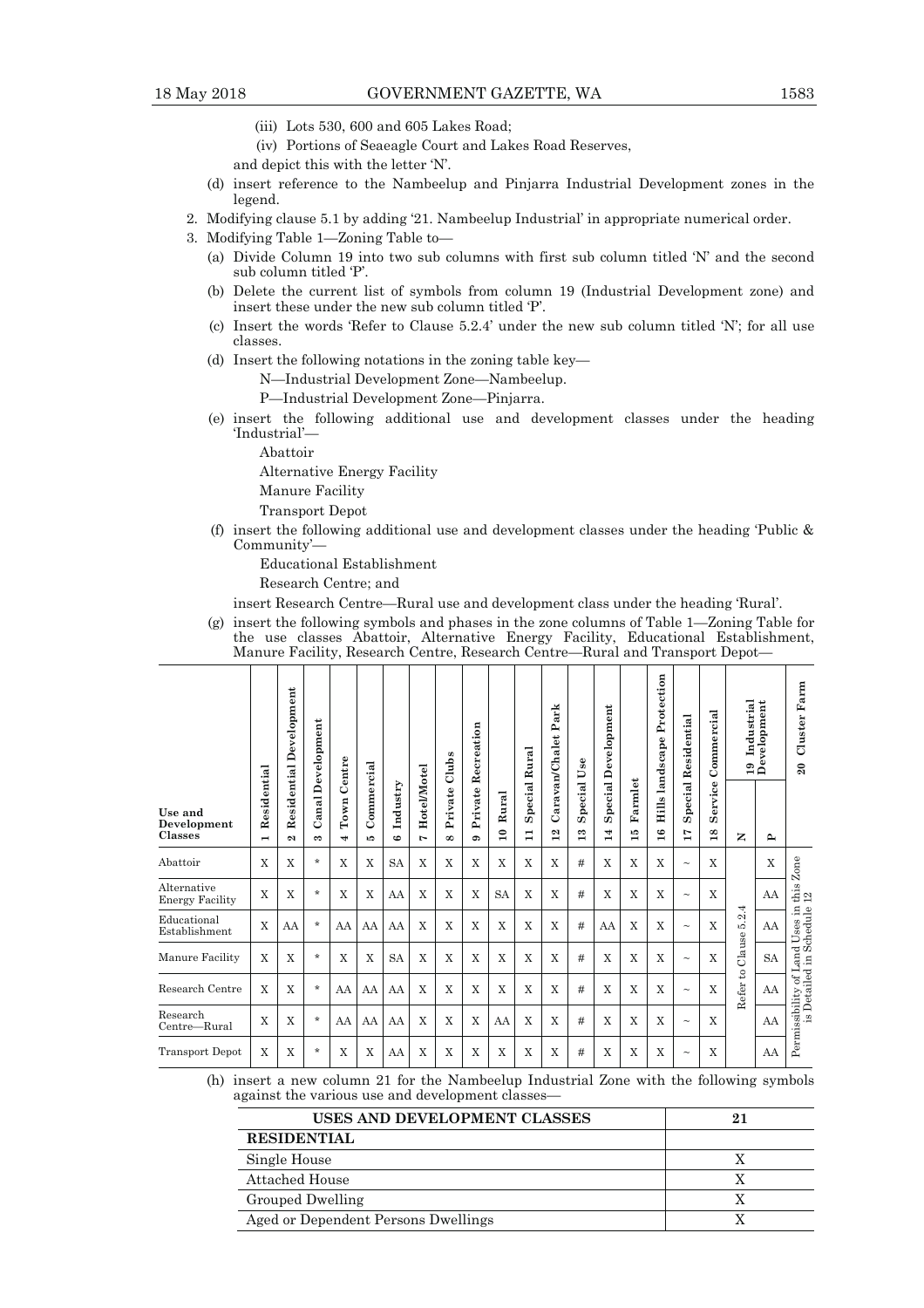| USES AND DEVELOPMENT CLASSES                | 21             |
|---------------------------------------------|----------------|
| Ancillary Accommodation                     | Χ              |
| Home Occupation                             | $\mathbf X$    |
| Caretaker's Dwelling                        | IΡ             |
| Retirement Village                          | X              |
| Multiple Dwelling                           | X              |
| <b>Boat Lifts</b>                           | X              |
| Rural Workers Dwelling                      | X              |
| <b>TRAVELLING &amp; VACATIONAL</b>          |                |
| Residential Hotel                           | X              |
| <b>Lodging House</b>                        | X              |
| <b>Chalet Park</b>                          | $\overline{X}$ |
| Caravan Park                                | X              |
| Camping Area                                | X              |
| Bed & Breakfast Accommodation               | X              |
| Park Home Park                              | X              |
| <b>LICENSED PREMISES</b>                    |                |
| Hotel                                       | X              |
| Motel                                       | X              |
| Tavern                                      | X              |
| Wine Shop                                   | $\overline{X}$ |
| Liquor Store                                | X              |
| Licensed Restaurant                         | X              |
| Winery                                      | IP             |
| <b>COMMERCIAL</b>                           |                |
| Shop                                        | X              |
| Restaurant/Cafe                             | X              |
| Take-away Food Outlet                       | $\overline{X}$ |
| Car, Caravan Hire                           | X              |
| Car, Boat, Caravan & Agric. Equipment Sales | X              |
| Car Park                                    | IP             |
| Service Station/Petrol Filling Station      | AA             |
| Bank                                        | X              |
| Office                                      | X              |
| Consulting Room(s)                          | $\mathbf X$    |
| Medical Clinic                              | $\overline{X}$ |
| Showrooms                                   | $\mathbf X$    |
| Warehouse & Storage                         | $\mathbf P$    |
| Dry Cleaning Agency                         | X              |
| <b>Funeral Parlour</b>                      | $\overline{X}$ |
| Hardware Outlet                             | X              |
| Hire Outlet                                 | X              |
| Landscape Supplies                          | $\mathbf{P}$   |
| Garden Centre                               | $\mathbf P$    |
| Open Air Display                            | AA             |
| Laundromat                                  | X              |
| <b>INDUSTRIAL</b>                           |                |
| Light Industry                              | P              |
| General Industry                            | AA             |
| Factory Units                               | AA             |
| Service Industry                            | $\, {\bf P}$   |
| Motor Vehicle Wrecking                      | AA             |
| <b>Extractive Industry</b>                  | $\mathbf X$    |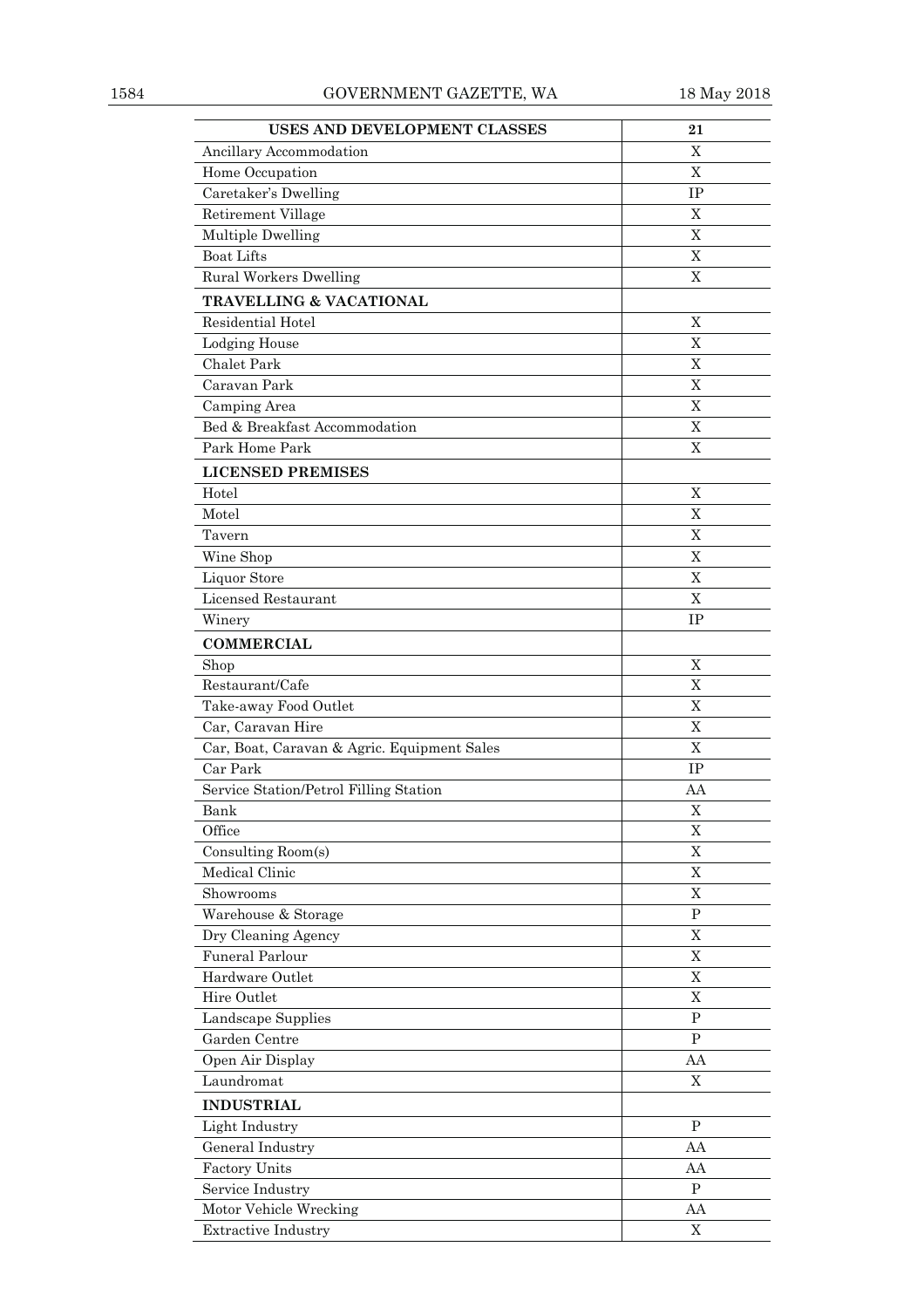| USES AND DEVELOPMENT CLASSES       | 21             |
|------------------------------------|----------------|
| Rural Industry                     | $\overline{P}$ |
| <b>Fuel Depot</b>                  | AA             |
| Dry Cleaning Premises              | X              |
| Noxious Industry                   | IP             |
| Cottage Industry                   | X              |
| Hazardous Industry                 | $\overline{X}$ |
| Abattoir                           | <b>SA</b>      |
| <b>Alternative Energy Facility</b> | AA             |
| Manure Facility                    | AA             |
| <b>Transport Depot</b>             | AA             |
| <b>PUBLIC &amp; COMMUNITY</b>      |                |
| Child Care Centre                  | X              |
| Kindergarten                       | $\overline{X}$ |
| Health Centre/Studio               | X              |
| Infant Welfare Clinic              | $\overline{X}$ |
| <b>Public Amusement</b>            | X              |
| Place of Public Worship            | X              |
| Place of Public Assembly           | $\overline{X}$ |
| Civic Building                     | $\mathbf X$    |
| Public Utility                     | $\mathbf P$    |
| Private Club                       | X              |
| Family Day Care Centre             | X              |
| <b>Educational Establishment</b>   | AA             |
| Research Centre                    | $\mathbf{P}$   |
| <b>RURAL</b>                       |                |
| Research Centre-Rural              | $\overline{P}$ |
| Rural Pursuit                      | AA             |
| Rural Industry                     | P              |
| Veterinary Clinic                  | <b>IP</b>      |
| Veterinary Hospital                | $\rm IP$       |
| <b>Stables</b>                     | IP             |
| Kennels                            | IP             |
| <b>Rural Produce Stalls</b>        | <b>IP</b>      |
| Intensive Agriculture              | AA             |
| Cattery                            | $\rm IP$       |

4. Inserting a new clause 5.2.4 to read—

5.2.4 If the zoning table does not identify any permissible uses for land in a zone the local government may, in considering an application for development approval for land within the zone, have due regard to any of the following plans that apply to the land—

- (a) a structure plan;
- (b) an activity centre plan;
- (c) a local development plan.
- 5. Renumbering the remaining clauses under 5.2 accordingly.
- 6. Deleting the existing Clause 6.13 and replacing this with the following—

#### **6.13 Industrial Development Zone**

6.13.1 The objectives of the Industrial Development zone are—

- (a) to designate land for future industrial development.
- (b) to provide a basis for future detailed planning in accordance with the structure planning provisions of this Scheme.

6.13.2 Subdivision or development should not be commenced or carried out on land within the Industrial Development zone and the local government or Commission should not approve an application for subdivision or development approval on land within the Industrial Development zone until a structure plan has been prepared and approved by the Commission.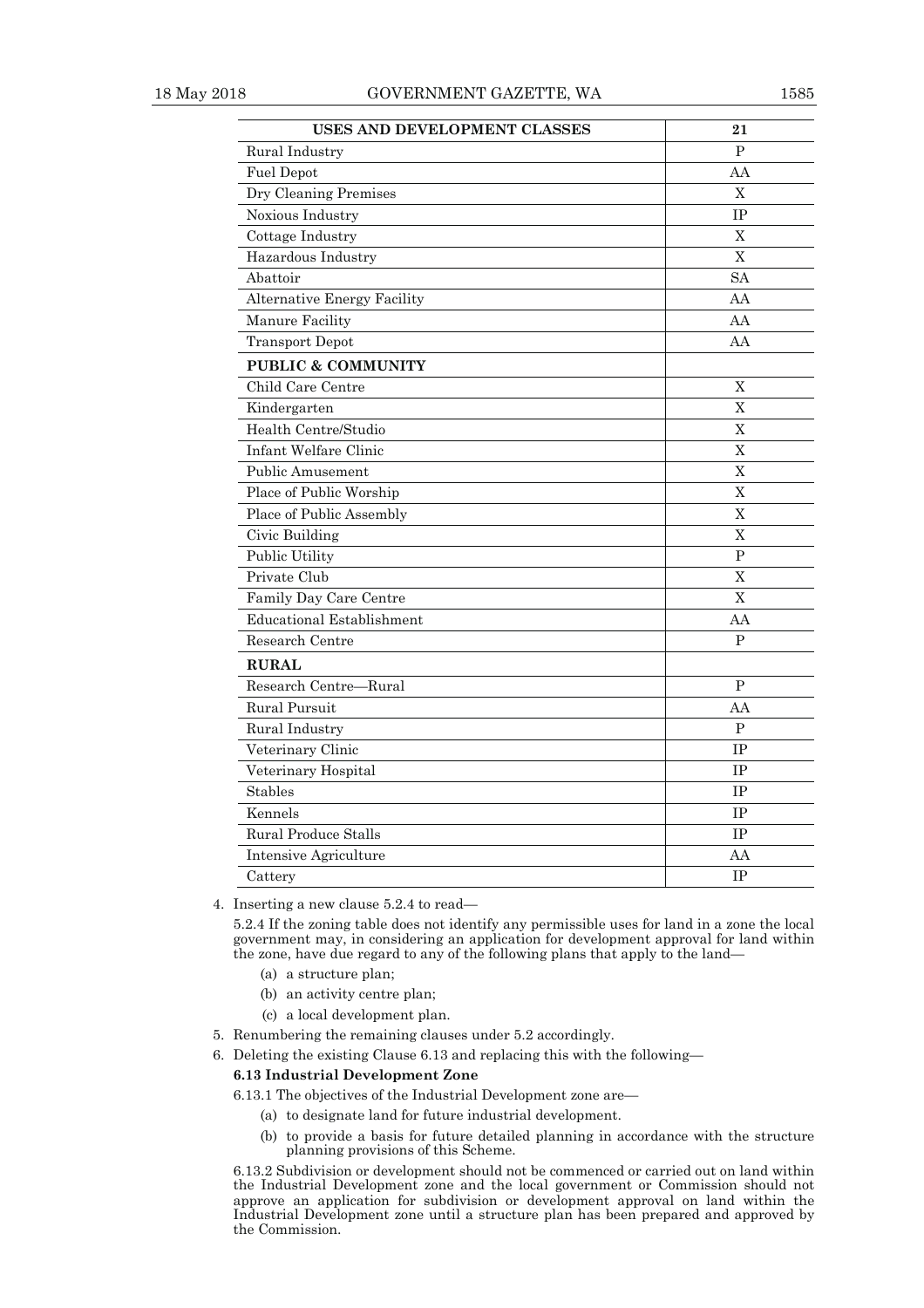6.13.3 Subdivision and development of land within the Industrial Development zone should only be commenced or carried out in conformity with a structure plan that has been approved by the Commission.

6.13.4 Land within the Industrial Development zone may be divided into areas with distinct objectives, development standards, requirements and other provisions under this Scheme. These areas are to be marked on the Scheme Map according to the legend on the Scheme Map.

6.13.5 Industrial Development Zone—Nambeelup

In addition to the objectives at clause 6.13.1, the objectives of the Nambeelup portion of the Industrial Development zone are to—

- (a) achieve job creation through the delivery of industrial development opportunities;
- (b) designate an industrial area of regional significance which reflects the objectives of the Nambeelup Industrial Area District Structure Plan;
- (c) achieve a cluster of agri-food and agri-processing operators and associated industries;
- (d) accommodate conventional light and general industries together with limited service commercial and commercial support uses;
- (e) demonstrate the viability of innovative servicing solutions.

6.13.6 Industrial Development Zone—Pinjarra

In addition to the objectives at clause 6.13.1, the objectives of the Pinjarra portion of the Industrial Development zone are to—

- (a) provide for a range of light and general industries that are generally compatible with urban areas, together with limited service industries in specified locations.
- (b) minimise negative impacts of land uses including noise, dust and odour.
- 7. Inserting a new clause 6.16 to read—

#### **6.16 Nambeelup Industrial Zone**

- 6.16.1 The objectives of the Nambeelup Industrial zone are—
	- (a) maximise opportunities for innovative and sustainable rural related industry and associated land uses, including transport and logistics.
	- (b) support research, training and development with an emphasis on primary industries.
	- (c) enhance and maintain the integrity of the landscape and environmental qualities of the land.
	- (d) minimise negative impacts of land uses including noise, dust and odour.
- 8. Inserting the following land use terms and definitions into 'Appendix 1—Interpretations' in appropriate alphabetical order—

**Abattoir**—means premises used commercially for the slaughtering of animals for the purposes of consumption as food products.

**Manure Facility**—means the processing of excrement, especially of animals, or other natural or artificial substance for fertiliser.

- **Alternative Energy Facility**—means land used to generate energy using resources that can be rapidly replaced by an ongoing natural process. Renewable energy resources include the sun, wind, ocean, water flows, organic matter and the earth's heat. It includes any building or other structure or thing used in or in connection with the generation of energy by a renewable resource. It does not include a renewable energy facility principally used to supply energy for an existing use of the land.
- **Research Centre**—means land and buildings used to undertake research including the experimental development of new products or services.
- **Research Centre—Rural**—means land and buildings used as a research centre related to agriculture.
- 9. Replace the definition of the term 'Industry' in 'Appendix 1—Interpretations' with the following—
	- **Industry**—means premises used for the manufacture, dismantling, processing, assembly, treating, testing, servicing, maintenance or repairing goods, products, articles, materials or substances and includes facilities on the premises for any of the following purposes—
		- (a) the storage of goods;
		- (b) the work of administration or accounting;
		- (c) the selling of goods by wholesale or retail;
		- (d) the provision of amenities for employees;
		- (e) incidental purposes.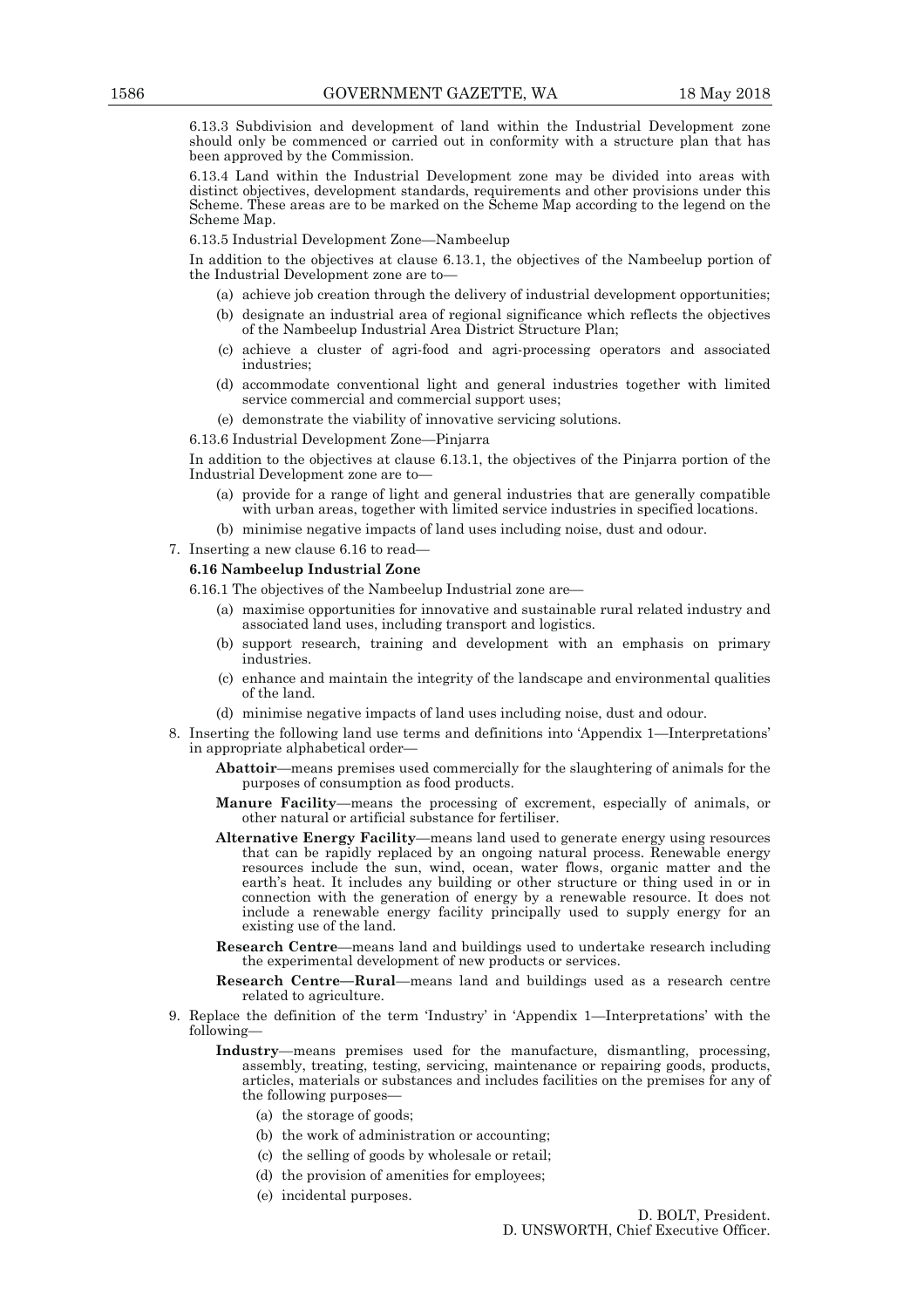# **PREMIER AND CABINET**

#### **PR401**

#### **INTERPRETATION ACT 1984**

MINISTERIAL ACTING ARRANGEMENTS

It is hereby notified for public information that the Governor, in accordance with section 12(c) of the *Interpretation Act 1984* has approved the following temporary appointments in the office of Minister for Environment; Disability Services in the absence of the Hon S. N. Dawson MLC—

- Hon M. P. Murray MLA for the period 13 July 2018; and
- Hon S. M. Ellery MLC for the period 14 to 24 July 2018 inclusive.

D. FOSTER, Director General, Department of the Premier and Cabinet.

**PR402** 

#### **INTERPRETATION ACT 1984**

———————————

MINISTERIAL ACTING ARRANGEMENTS

It is hereby notified for public information that the Governor, in accordance with section 12(c) of the *Interpretation Act 1984* has approved the following temporary appointment-

Hon W. J. Johnston MLA to act temporarily in the office of Minister for Transport; Planning; Lands in the absence of the Hon R. Saffioti MLA for the period 7 to 29 July 2018 (both dates inclusive).

This notice supersedes acting arrangements relating to the above office that were published in *Government Gazette* No. 22 of 16 February 2018.

D. FOSTER, Director General, Department of the Premier and Cabinet.

**PR403** 

#### **INTERPRETATION ACT 1984**

MINISTERIAL ACTING ARRANGEMENTS

———————————

It is hereby notified for public information that the Governor, in accordance with section 12(c) of the *Interpretation Act 1984* has approved the following temporary appointment—

Hon P. Papalia MLA to act temporarily in the office of Minister for Health; Mental Health in the absence of the Hon R. H. Cook MLA for the period 1 to 14 October 2018 (both dates inclusive).

> D. FOSTER, Director General, Department of the Premier and Cabinet.

**PR404** 

#### **INTERPRETATION ACT 1984**

———————————

MINISTERIAL ACTING ARRANGEMENTS

It is hereby notified for public information that the Governor, in accordance with section 12(c) of the *Interpretation Act 1984* has approved the following temporary appointment-

Hon P. Papalia MLA to act temporarily in the office of Minister for Emergency Services; Corrective Services in the absence of the Hon F. M. Logan MLA for the period 5 to 7 June 2018 (both dates inclusive).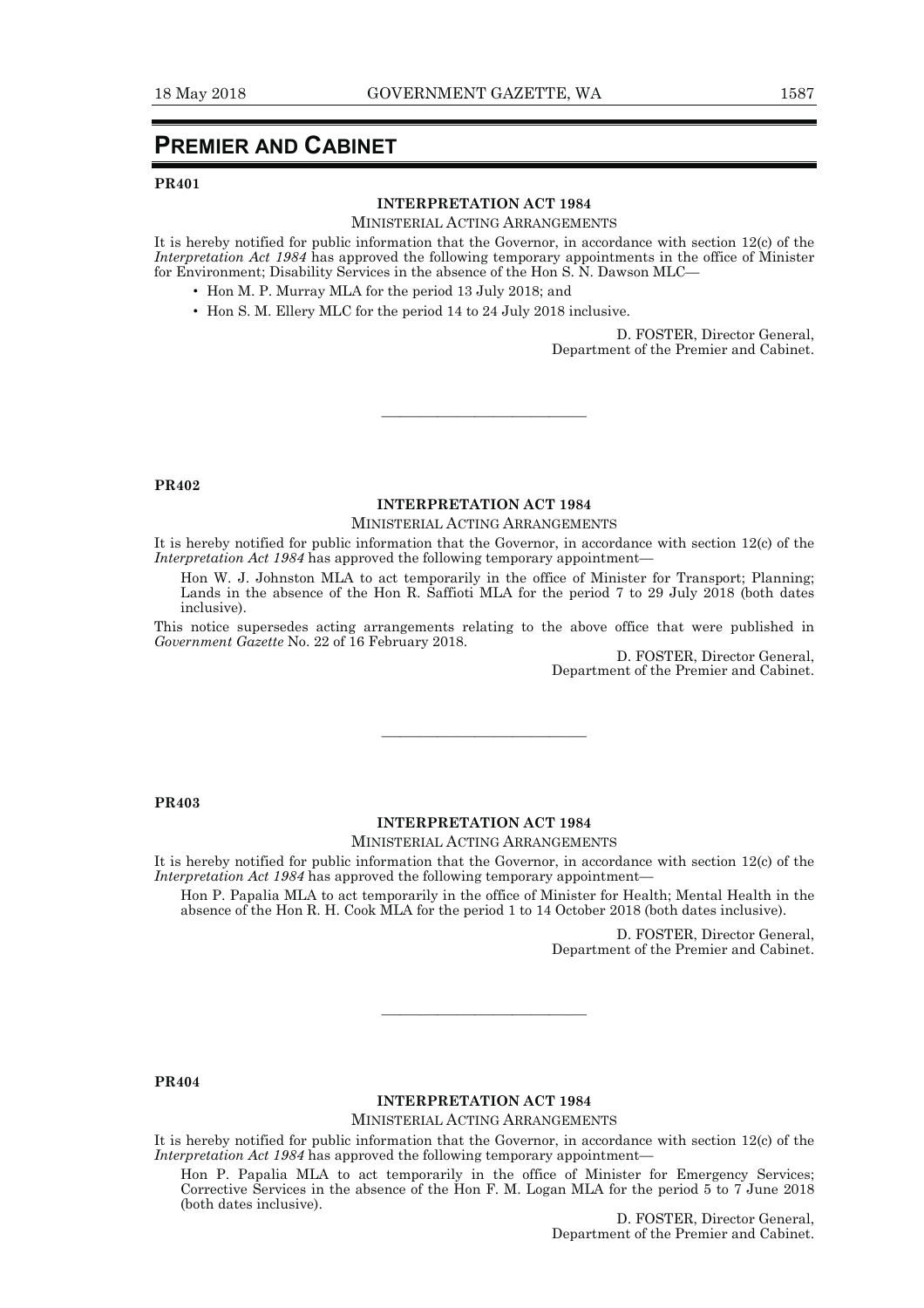**PR405** 

#### **INTERPRETATION ACT 1984**

#### MINISTERIAL ACTING ARRANGEMENTS

It is hereby notified for public information that the Governor, in accordance with section 12(c) of the *Interpretation Act 1984* has approved the following temporary appointment—

Hon S. M. Ellery MLC to act temporarily in the office of Minister for Water; Fisheries; Forestry; Innovation and ICT; Science in the absence of the Hon D. J. Kelly MLA for the period 19 September to 8 October 2018 (both dates inclusive).

D. FOSTER, Director General, Department of the Premier and Cabinet.

#### **PR406**

#### **INTERPRETATION ACT 1984**

———————————

#### MINISTERIAL ACTING ARRANGEMENTS

It is hereby notified for public information that the Governor, in accordance with section 12(c) of the *Interpretation Act 1984* has approved the following temporary appointment—

Hon R. H. Cook MLA to act temporarily in the office of Minister for Regional Development; Agriculture and Food; Minister Assisting the Minister for State Development, Jobs and Trade in the absence of the Hon A. MacTiernan MLC for the period 4 to 10 July 2018 (both dates inclusive).

> D. FOSTER, Director General, Department of the Premier and Cabinet.

# **DECEASED ESTATES**

**ZX401** 

#### **TRUSTEES ACT 1962**

DECEASED ESTATES

Notice to Creditors and Claimants

Creditors and other persons having claims (to which Section 63 of the *Trustees Act 1962,* relates) in respect of the estate of the deceased persons listed below are required to send particulars of their claims to the legal personal representatives of care of Kott Gunning, Level 8, 140 St Georges Terrace, Perth by 18 June 2018, after which date the personal representative may convey or distribute the assets, having regard only to the claims of which they then have notice.

Gilbert Arnold Broadway, late of 18 Shalvey Close, Duncraig, date of death 2 February 2018.

Robert James Brown, late of 24 Young Street, Carnarvon, date of death 29 May 2015.

Kimberley John Fee, late of Brightwater Care Group, 15 Cornish Crescent, Manning, date of death on or before 9 September 2017.

Aster Habte Hebtezeion, late of 4/12 Gerald Street, Mount Lawley, date of death 5 February 2018.

Sean Callum Haining, late of 25 Murrumbidgee Drive, Hammond Park, date of death 12 November 2017.

Michael Leslie Meleri, late of 25 Harris Road, Busselton, date of death 27 November 2013.

Patrick James O'Loughlin, late of "Redlands Farm", 2 O'Loughlin Road, Yorkrakine via Tammin, date of death 22 July 2017.

Mario Palandri, late of 35 Esther Street, Rivervale, date of death 15 April 2017.

#### **ZX402**

#### **TRUSTEES ACT 1962**

———————————

DECEASED ESTATES

#### Notice to Creditors and Claimants

Amy Joan McLaughlin, late of 2 Panorama Gardens, Ballajura, Western Australia, Retired, deceased. Creditors and other persons having claims (to which Section 63 of the *Trustees Act 1962,* relates) in respect of the estate of the deceased, who died on 25 February 2018, are required by the executor of the deceased, Donna Eliassen, 9 Pentland Crescent, Dudley Park WA 6210, to send particulars of their claims to her within one month of the date of the publication hereof, after which date the executor may convey or distribute the assets having regard only to the claims of which she then has notice.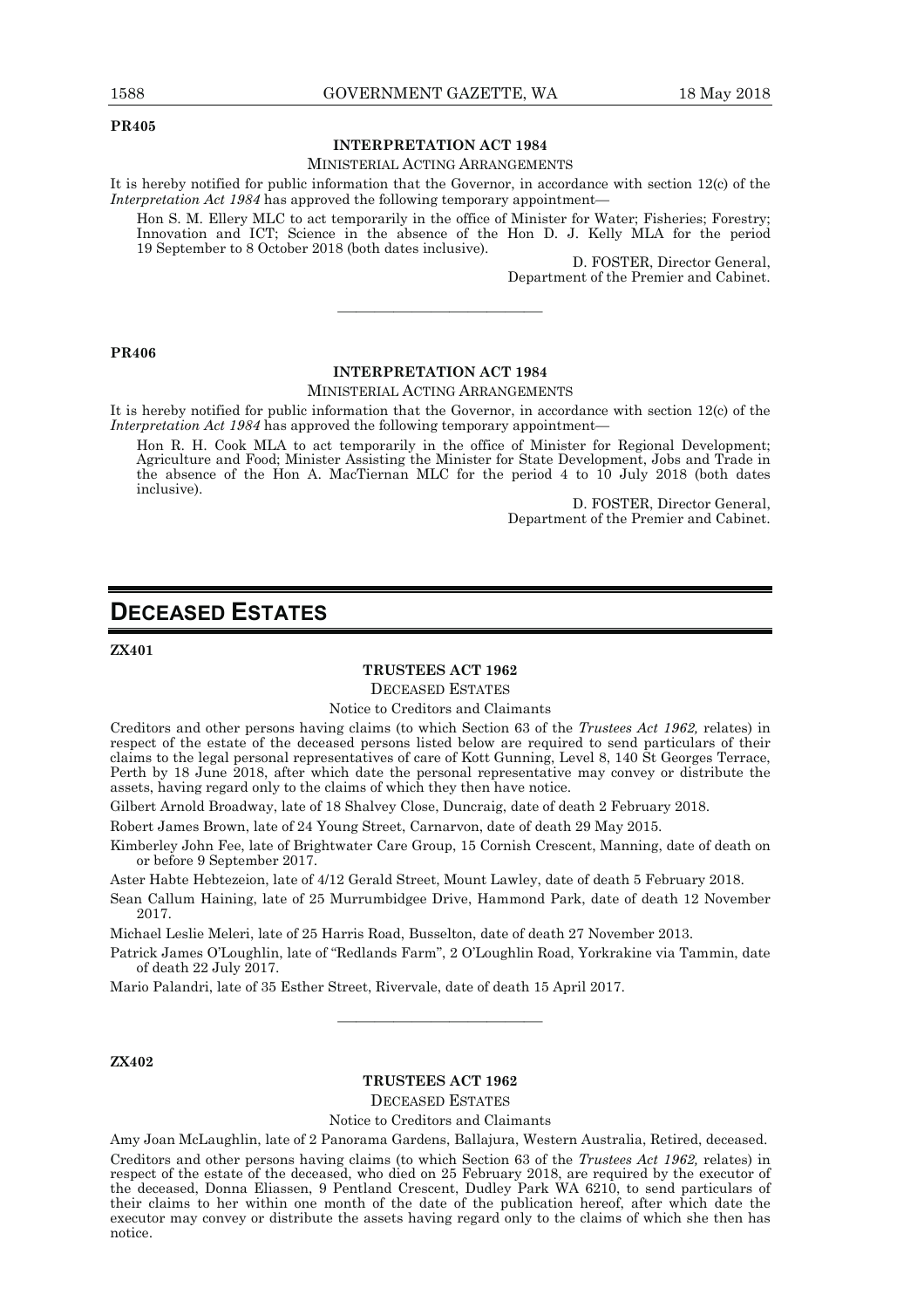#### **TRUSTEES ACT 1962**

#### DECEASED ESTATES

Notice to Creditors and Claimants

Benjamin Robert Hooker, late of 12/57 Frederick Street, Belmont, Western Australia, deceased.

Creditors and other persons having claims (to which Section 63 of the *Trustees Act 1962,* relates) in respect of the estate of the deceased, who died on 6 February 2016, are required by Christa Roberts who has been granted letters of administration on intestacy of the deceased's estate, to send particulars of their claims to her at PO Box 1376, Booragoon WA 6954 within one month of the date of publication hereof, after which date she may convey or distribute the assets of the estate, having regard only to the claims of which she then has notice.

**ZX404** 

#### **TRUSTEES ACT 1962**

———————————

DECEASED ESTATES

Notice to Creditors and Claimants

Margaret Grimm, late of 2A Karrul Way, Greenfields in the State of Western Australia, deceased.

Creditors and other persons having claims (to which Section 63 of the *Trustees Act 1962*, relates) in respect of the estate of the deceased, who died on 12 April 2018, are required by the personal representative to send particulars of their claims to him care of Clement & Co, Lawyers, Unit 2, 12 Sutton Street, Mandurah, Western Australia by 22 June 2018, after which date the personal representative may convey or distribute the assets having regard to the claims of which he then has notice.

CLEMENT & CO as solicitors for the personal representative.

**ZX405** 

#### **TRUSTEES ACT 1962**  DECEASED ESTATES

———————————

Notice to Creditors and Claimants

Eunice Howard, late of Aegis Greenfields, 95 Lakes Road, Greenfields in the State of Western Australia, deceased.

Creditors and other persons having claims (to which Section 63 of the *Trustees Act 1962*, relates) in respect of the estate of Eunice Howard, deceased, who died on the 14th day of January 2018 at Fremantle Hospital, Fremantle in the said State, are required by the executor Wayne Edward Howard to send particulars of their claims to Peel Legal Barristers & Solicitors of PO Box 1995, Mandurah WA 6210 by the date one month following the publication of this notice, after which date the personal representative may convey or distribute the assets having regard only to the claims of which he has then had notice.

———————————

**ZX406** 

### **TRUSTEES ACT 1962**  DECEASED ESTATES Notice to Creditors and Claimants

Steven John Bannerman, late of 8a Waverley Place, Dianella, Western Australia, deceased.

Creditors and other persons having claims (to which Section 63 of the *Trustees Act 1962*, relates) in respect of the estate of the deceased, who died on 16 September 2017, are required by the personal representative to send particulars of their claims to him care of Eric Reginald Bannerman, 19 Croft Avenue, Dianella WA 6059 by 15 June 2018, after which date the personal representative may convey or distribute the assets having regard only to the claims of which he then has notice.

Dated this 15th day of May 2018.

ERIC REGINALD BANNERMAN, Administrator.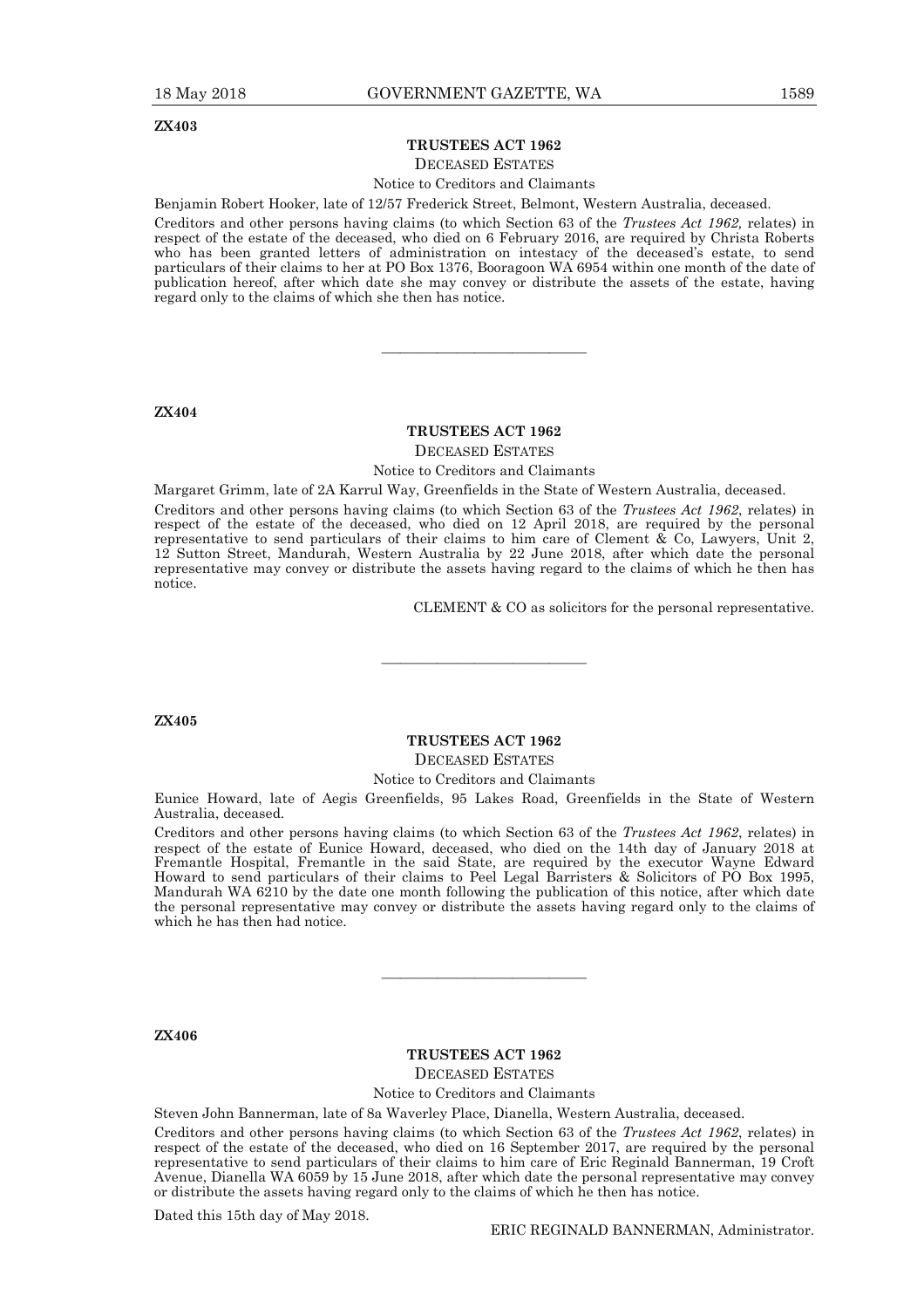**ZX407** 

#### **TRUSTEES ACT 1962**

#### DECEASED ESTATES

#### Notice to Creditors and Claimants

Creditors and other persons having claims (to which Section 63 of the *Trustees Act 1962,* relates) in respect of the Estates of the undermentioned deceased persons are required to send particulars of their claims to me on or before 18 June 2018, after which date I may convey or distribute the assets, having regard only to the claims of which I then have notice.

Corbett, Thomas Joseph, also known as Joe Corbett, late of 19 Lowanna Drive, Gledhow, who died 8 March 2018 (DE19742882 EM23).

Craine, Hazel Joyce, late of Regents Garden, 2 Amur Place, Bateman, who died 30 March 2018 (DE19921773 EM36).

Haynes, Wendy Joan, late of Mercy Place Lathlain, 63 Archer Street, Carlisle, who died 29 January 2018 (DE19894066 EM35).

Kennedy, Gladys Evelyn, late of 6 Mottram Place, Morley, who died 10 March 2018 (DE33079546 EM22).

Kural, Katherine Hazel, late of 60 Jean Street, Beaconsfield, who died 10 March 2018 (DE33124807 EM213).

McKeown, William John, late of 55 Belgrade Road, Wanneroo, who died 8 January 2018 (DE19940858 EM110).

McTaggart, Dorothy Margaret, late of 60C Balcombe Way, Westminster, who died 5 April 2018 (DE19951090 EM35).

Rajev, Zvezdan, also known as Steve Rajev, late of Huntingdale Low Care Facility, 31 Mildenhall Street, Huntingdale, who died 28 March 2018 (PM33086465 TM52).

Sing, David William, late of Belair Gardens Caravan Park, L103/463 Marine Terrace, West End, who died 17 March 2018 (DE33110593 EM26).

Stewart, Rex Raymond, late of Regis Park Lodge, 118-120 Monash Avenue, Nedlands, who died 13 March 2017 (DE33121121 EM32).

> BRIAN ROCHE, Public Trustee, 553 Hay Street, Perth WA 6000. Telephone: 1300 746 212

#### **ZX408**

# **PUBLIC TRUSTEE ACT 1941**

———————————

ADMINISTERING OF ESTATES

Notice is hereby given that pursuant to Section 14 of the *Public Trustee Act 1941* and amendments the Public Trustee has elected to administer the estates of the undermentioned deceased persons. Dated at Perth this 18th day of May 2018.

————

BRIAN ROCHE, Public Trustee, 553 Hay Street, Perth WA 6000. Telephone: 1300 746 212

#### **Name of Deceased Address Date of Death Date Election Filed**  Hay, Marilyn (DE33051508 EM16) Late of Unit 1, 12 Austral Parade, East Bunbury, formerly of Unit 6, 6 Hough Road, East Bunbury Between 16 March 2018 and 18 March 2018 9 May 2018 Randell, Edward Clamon, also known as Edward Randell (DE33062178 EM37) Late of Juniper John Bryant, 95 Rawlinson Drive, Marangaroo 29 January 2017 8 May 2018 Wilson, Debroy Claude (DE30230350 EM37) Late of Woodville House, 425 Clayton Road, Helena Valley 20 June 2016 8 May 2018